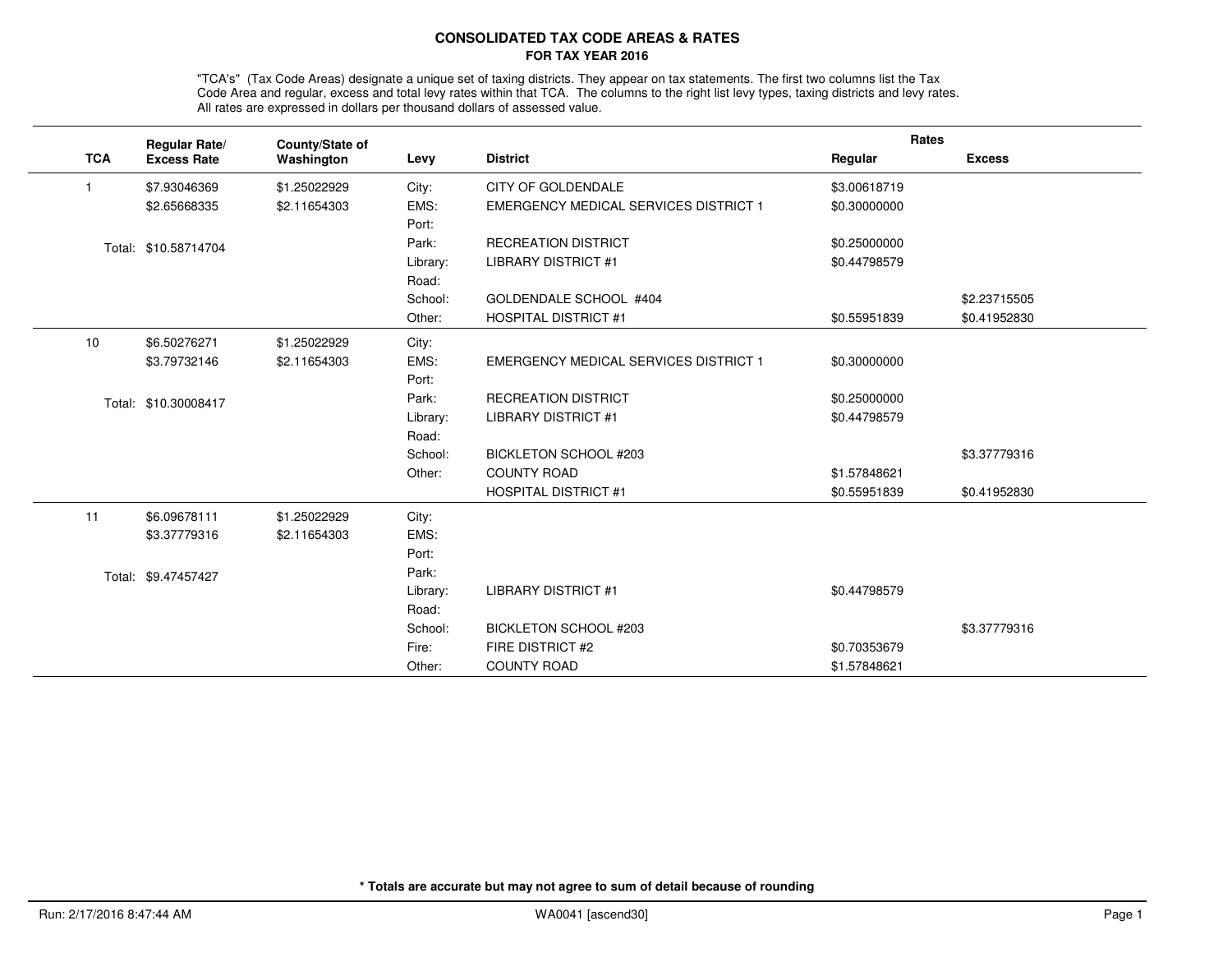|    |            | Regular Rate/        | County/State of |                  |                                              | Rates                        |               |
|----|------------|----------------------|-----------------|------------------|----------------------------------------------|------------------------------|---------------|
|    | <b>TCA</b> | <b>Excess Rate</b>   | Washington      | Levy             | <b>District</b>                              | Regular                      | <b>Excess</b> |
|    | 115        | \$6.97108434         | \$1.25022929    | City:            |                                              |                              |               |
|    |            | \$3.60940918         | \$2.11654303    | EMS:             | <b>EMERGENCY MEDICAL SERVICES DISTRICT 1</b> | \$0.30000000                 |               |
|    |            |                      |                 | Port:            |                                              |                              |               |
|    |            | Total: \$10.58049352 |                 | Park:            |                                              |                              |               |
|    |            |                      |                 | Library:         | <b>LIBRARY DISTRICT #1</b>                   | \$0.44798579                 |               |
|    |            |                      |                 | Road:            |                                              |                              |               |
|    |            |                      |                 | School:          | CENTERVILLE SCHOOL #215                      |                              | \$3.18988088  |
|    |            |                      |                 | Fire:            | FIRE DISTRICT #5                             | \$0.69385734                 |               |
|    |            |                      |                 | Other:           | <b>CEMETERY DISTRICT #2</b>                  | \$0.02446429                 |               |
|    |            |                      |                 |                  | <b>COUNTY ROAD</b>                           | \$1.57848621                 |               |
|    |            |                      |                 |                  | <b>HOSPITAL DISTRICT #1</b>                  | \$0.55951839                 | \$0.41952830  |
| 12 |            | \$6.53249155         | \$1.25022929    | City:            |                                              |                              |               |
|    |            | \$3,37779316         | \$2.11654303    | EMS:             | <b>EMERGENCY MEDICAL SERVICES DISTRICT 1</b> | \$0.30000000                 |               |
|    |            |                      |                 | Port:            |                                              |                              |               |
|    |            | Total: \$9.91028470  |                 | Park:            |                                              |                              |               |
|    |            |                      |                 | Library:         | <b>LIBRARY DISTRICT #1</b>                   | \$0.44798579                 |               |
|    |            |                      |                 | Road:            |                                              |                              |               |
|    |            |                      |                 | School:<br>Fire: | BICKLETON SCHOOL #203<br>FIRE DISTRICT #9    |                              | \$3.37779316  |
|    |            |                      |                 | Other:           | <b>COUNTY ROAD</b>                           | \$0.83924723<br>\$1.57848621 |               |
|    |            |                      |                 |                  |                                              |                              |               |
| 13 |            | \$5.66442661         | \$1.25022929    | City:            |                                              |                              |               |
|    |            | \$3.37779316         | \$2.11654303    | EMS:             |                                              |                              |               |
|    |            |                      |                 | Port:<br>Park:   |                                              |                              |               |
|    |            | Total: \$9.04221977  |                 | Library:         | <b>LIBRARY DISTRICT #1</b>                   | \$0.44798579                 |               |
|    |            |                      |                 | Road:            |                                              |                              |               |
|    |            |                      |                 | School:          | BICKLETON SCHOOL #203                        |                              | \$3.37779316  |
|    |            |                      |                 | Fire:            | FIRE DISTRICT #10                            | \$0.27118230                 |               |
|    |            |                      |                 | Other:           | <b>COUNTY ROAD</b>                           | \$1.57848621                 |               |
|    | 134        | \$6.25276271         | \$1.25022929    | City:            |                                              |                              |               |
|    |            | \$2.65668335         | \$2.11654303    | EMS:             | <b>EMERGENCY MEDICAL SERVICES DISTRICT 1</b> | \$0.30000000                 |               |
|    |            |                      |                 | Port:            |                                              |                              |               |
|    |            | Total: \$8.90944606  |                 | Park:            |                                              |                              |               |
|    |            |                      |                 | Library:         | <b>LIBRARY DISTRICT #1</b>                   | \$0.44798579                 |               |
|    |            |                      |                 | Road:            |                                              |                              |               |
|    |            |                      |                 | School:          | GOLDENDALE SCHOOL #404                       |                              | \$2.23715505  |
|    |            |                      |                 | Other:           | <b>COUNTY ROAD</b>                           | \$1.57848621                 |               |
|    |            |                      |                 |                  | <b>HOSPITAL DISTRICT #1</b>                  | \$0.55951839                 | \$0.41952830  |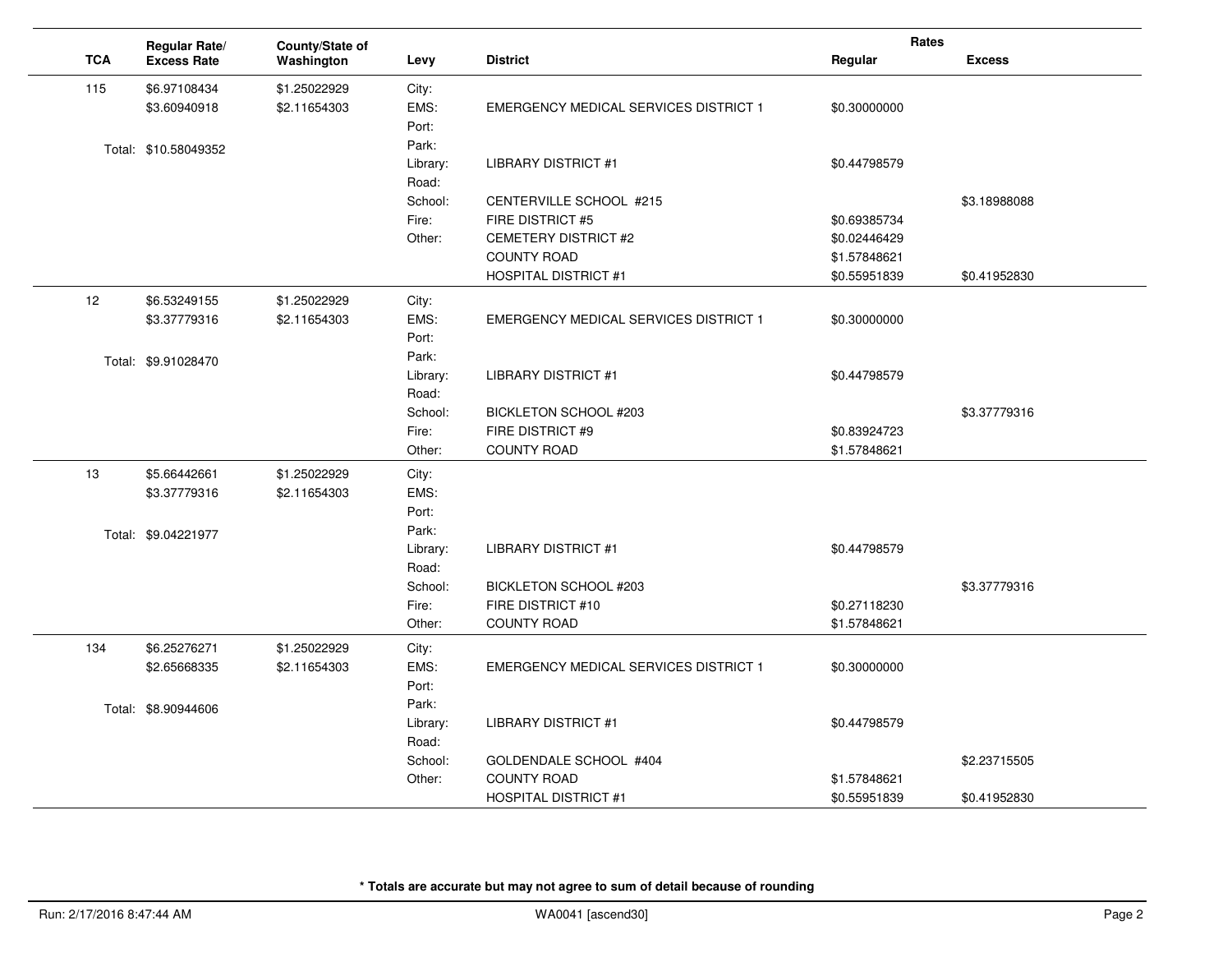|            | Regular Rate/        | County/State of |                  |                                              | Rates        |               |
|------------|----------------------|-----------------|------------------|----------------------------------------------|--------------|---------------|
| <b>TCA</b> | <b>Excess Rate</b>   | Washington      | Levy             | <b>District</b>                              | Regular      | <b>Excess</b> |
| 137        | \$7.04300862         | \$1.25022929    | City:            |                                              |              |               |
|            | \$2.65668335         | \$2.11654303    | EMS:             | <b>EMERGENCY MEDICAL SERVICES DISTRICT 1</b> | \$0.30000000 |               |
|            |                      |                 | Port:            |                                              |              |               |
|            | Total: \$9.69969197  |                 | Park:            |                                              |              |               |
|            |                      |                 | Library:         | LIBRARY DISTRICT #1                          | \$0.44798579 |               |
|            |                      |                 | Road:<br>School: | GOLDENDALE SCHOOL #404                       |              | \$2.23715505  |
|            |                      |                 | Fire:            | FIRE DISTRICT #7                             | \$0.79024591 |               |
|            |                      |                 | Other:           | <b>COUNTY ROAD</b>                           | \$1.57848621 |               |
|            |                      |                 |                  | <b>HOSPITAL DISTRICT #1</b>                  | \$0.55951839 | \$0.41952830  |
| 138        | \$7.09200994         | \$1.25022929    | City:            |                                              |              |               |
|            | \$2.65668335         | \$2.11654303    | EMS:             | <b>EMERGENCY MEDICAL SERVICES DISTRICT 1</b> | \$0.30000000 |               |
|            |                      |                 | Port:            |                                              |              |               |
|            | Total: \$9.74869329  |                 | Park:            |                                              |              |               |
|            |                      |                 | Library:         | <b>LIBRARY DISTRICT #1</b>                   | \$0.44798579 |               |
|            |                      |                 | Road:            |                                              |              |               |
|            |                      |                 | School:          | GOLDENDALE SCHOOL #404                       |              | \$2.23715505  |
|            |                      |                 | Fire:            | FIRE DISTRICT #9                             | \$0.83924723 |               |
|            |                      |                 | Other:           | <b>COUNTY ROAD</b>                           | \$1.57848621 |               |
|            |                      |                 |                  | <b>HOSPITAL DISTRICT #1</b>                  | \$0.55951839 | \$0.41952830  |
| 14         | \$6.27722700         | \$1.25022929    | City:            |                                              |              |               |
|            | \$3.60940918         | \$2.11654303    | EMS:             | <b>EMERGENCY MEDICAL SERVICES DISTRICT 1</b> | \$0.30000000 |               |
|            |                      |                 | Port:<br>Park:   |                                              |              |               |
|            | Total: \$9.88663618  |                 | Library:         | <b>LIBRARY DISTRICT #1</b>                   | \$0.44798579 |               |
|            |                      |                 | Road:            |                                              |              |               |
|            |                      |                 | School:          | CENTERVILLE SCHOOL #215                      |              | \$3.18988088  |
|            |                      |                 | Other:           | CEMETERY DISTRICT #2                         | \$0.02446429 |               |
|            |                      |                 |                  | <b>COUNTY ROAD</b>                           | \$1.57848621 |               |
|            |                      |                 |                  | <b>HOSPITAL DISTRICT #1</b>                  | \$0.55951839 | \$0.41952830  |
| 15         | \$7.22108434         | \$1.25022929    | City:            |                                              |              |               |
|            | \$3.60940918         | \$2.11654303    | EMS:             | EMERGENCY MEDICAL SERVICES DISTRICT 1        | \$0.30000000 |               |
|            |                      |                 | Port:            |                                              |              |               |
|            | Total: \$10.83049352 |                 | Park:            | <b>RECREATION DISTRICT</b>                   | \$0.25000000 |               |
|            |                      |                 | Library:         | <b>LIBRARY DISTRICT #1</b>                   | \$0.44798579 |               |
|            |                      |                 | Road:            |                                              |              |               |
|            |                      |                 | School:<br>Fire: | CENTERVILLE SCHOOL #215<br>FIRE DISTRICT #5  | \$0.69385734 | \$3.18988088  |
|            |                      |                 | Other:           | CEMETERY DISTRICT #2                         | \$0.02446429 |               |
|            |                      |                 |                  | <b>COUNTY ROAD</b>                           | \$1.57848621 |               |
|            |                      |                 |                  | <b>HOSPITAL DISTRICT #1</b>                  | \$0.55951839 | \$0.41952830  |
|            |                      |                 |                  |                                              |              |               |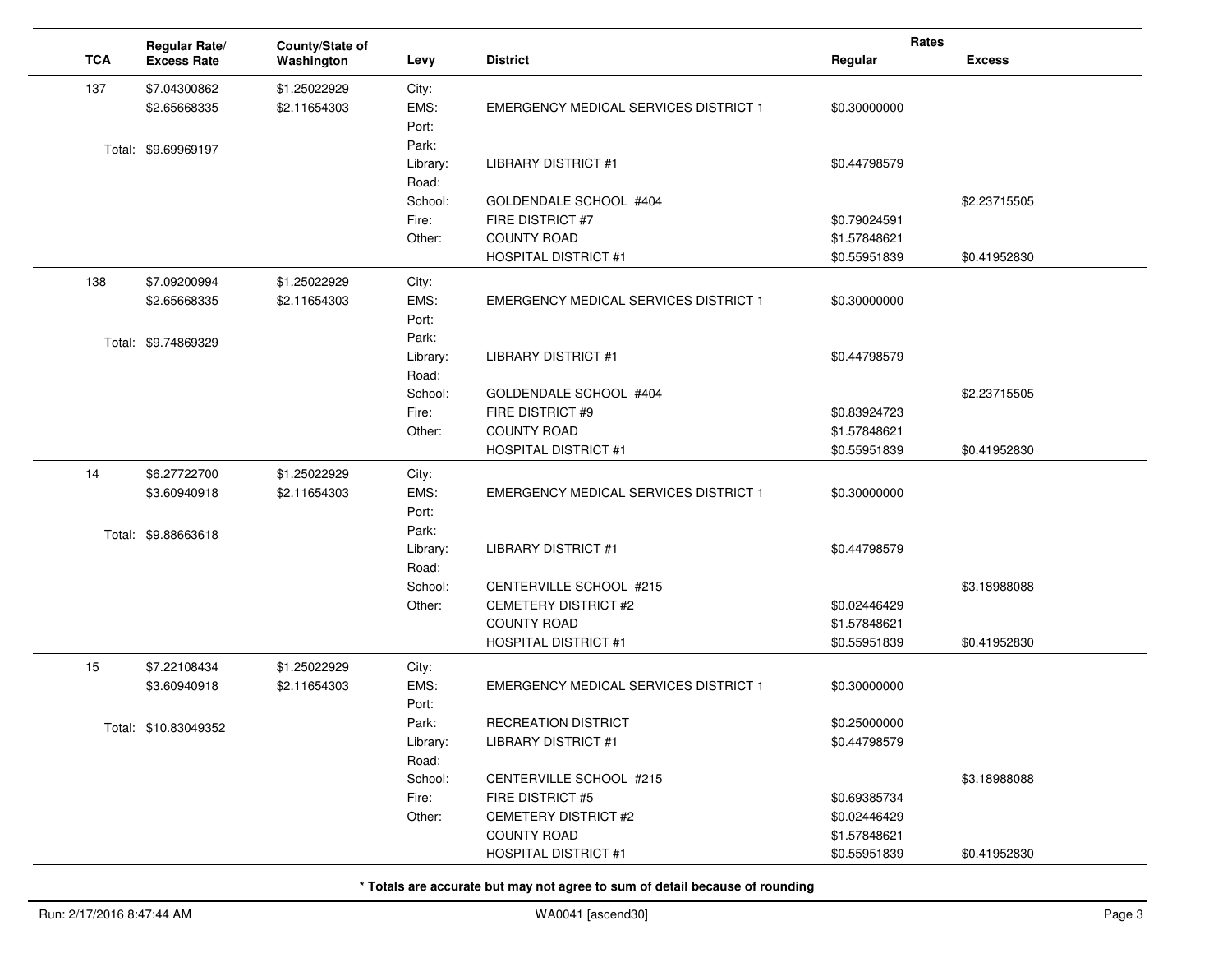|            | Regular Rate/        | County/State of |          |                                              | Rates        |               |
|------------|----------------------|-----------------|----------|----------------------------------------------|--------------|---------------|
| <b>TCA</b> | <b>Excess Rate</b>   | Washington      | Levy     | <b>District</b>                              | Regular      | <b>Excess</b> |
| 151        | \$6.93521132         | \$1.25022929    | City:    |                                              |              |               |
|            | \$3.60940918         | \$2.11654303    | EMS:     | <b>EMERGENCY MEDICAL SERVICES DISTRICT 1</b> | \$0.30000000 |               |
|            |                      |                 | Port:    |                                              |              |               |
|            | Total: \$10.54462050 |                 | Park:    |                                              |              |               |
|            |                      |                 | Library: | <b>LIBRARY DISTRICT #1</b>                   | \$0.44798579 |               |
|            |                      |                 | Road:    |                                              |              |               |
|            |                      |                 | School:  | CENTERVILLE SCHOOL #215                      |              | \$3.18988088  |
|            |                      |                 | Fire:    | FIRE DISTRICT #14                            | \$0.68244860 |               |
|            |                      |                 | Other:   | <b>COUNTY ROAD</b>                           | \$1.57848621 |               |
|            |                      |                 |          | <b>HOSPITAL DISTRICT #1</b>                  | \$0.55951839 | \$0.41952830  |
| 152        | \$7.10970696         | \$1.25022929    | City:    |                                              |              |               |
|            | \$3.60940918         | \$2.11654303    | EMS:     | <b>EMERGENCY MEDICAL SERVICES DISTRICT 1</b> | \$0.30000000 |               |
|            |                      |                 | Port:    | PORT DISTRICT                                | \$0.17449564 |               |
|            | Total: \$10.71911613 |                 | Park:    |                                              |              |               |
|            |                      |                 | Library: | <b>LIBRARY DISTRICT #1</b>                   | \$0.44798579 |               |
|            |                      |                 | Road:    |                                              |              |               |
|            |                      |                 | School:  | CENTERVILLE SCHOOL #215                      |              | \$3.18988088  |
|            |                      |                 | Fire:    | FIRE DISTRICT #14                            | \$0.68244860 |               |
|            |                      |                 | Other:   | <b>COUNTY ROAD</b>                           | \$1.57848621 |               |
|            |                      |                 |          | <b>HOSPITAL DISTRICT #1</b>                  | \$0.55951839 | \$0.41952830  |
| 153        | \$6.89114561         | \$1.25022929    | City:    |                                              |              |               |
|            | \$3.18988088         | \$2.11654303    | EMS:     | <b>EMERGENCY MEDICAL SERVICES DISTRICT 1</b> | \$0.30000000 |               |
|            |                      |                 | Port:    | PORT DISTRICT                                | \$0.17449564 |               |
|            | Total: \$10.08102649 |                 | Park:    |                                              |              |               |
|            |                      |                 | Library: | <b>LIBRARY DISTRICT #1</b>                   | \$0.44798579 |               |
|            |                      |                 | Road:    |                                              |              |               |
|            |                      |                 | School:  | CENTERVILLE SCHOOL #215                      |              | \$3.18988088  |
|            |                      |                 | Fire:    | FIRE DISTRICT #14                            | \$0.68244860 |               |
|            |                      |                 | Other:   | <b>COUNTY ROAD</b>                           | \$1.57848621 |               |
|            |                      |                 |          | <b>HOSPITAL DISTRICT #2</b>                  | \$0.34095705 |               |
| 16         | \$5.66442661         | \$1.25022929    | City:    |                                              |              |               |
|            | \$3.01990970         | \$2.11654303    | EMS:     |                                              |              |               |
|            |                      |                 | Port:    |                                              |              |               |
|            | Total: \$8.68433631  |                 | Park:    |                                              |              |               |
|            |                      |                 | Library: | <b>LIBRARY DISTRICT #1</b>                   | \$0.44798579 |               |
|            |                      |                 | Road:    |                                              |              |               |
|            |                      |                 | School:  | PROSSER SCHOOL #116/219                      |              | \$3.01990970  |
|            |                      |                 | Fire:    | FIRE DISTRICT #10                            | \$0.27118230 |               |
|            |                      |                 | Other:   | <b>COUNTY ROAD</b>                           | \$1.57848621 |               |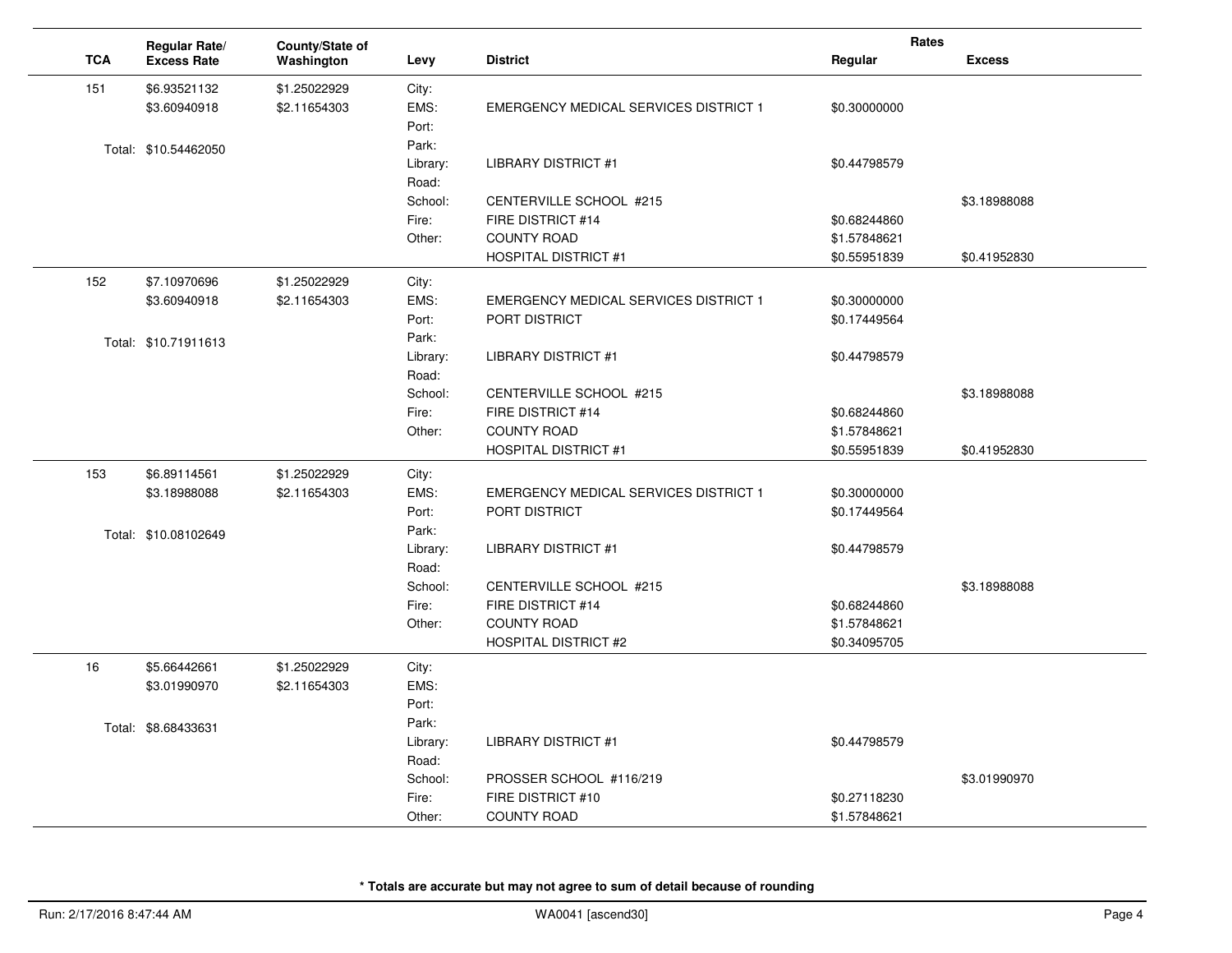|            | Regular Rate/       | County/State of |          |                                              | Rates        |               |
|------------|---------------------|-----------------|----------|----------------------------------------------|--------------|---------------|
| <b>TCA</b> | <b>Excess Rate</b>  | Washington      | Levy     | <b>District</b>                              | Regular      | <b>Excess</b> |
| 17         | \$6.20869700        | \$1.25022929    | City:    |                                              |              |               |
|            | \$2.59911709        | \$2.11654303    | EMS:     | <b>EMERGENCY MEDICAL SERVICES DISTRICT 1</b> | \$0.30000000 |               |
|            |                     |                 | Port:    | <b>PORT DISTRICT</b>                         | \$0.17449564 |               |
|            | Total: \$8.80781409 |                 | Park:    |                                              |              |               |
|            |                     |                 | Library: | <b>LIBRARY DISTRICT #1</b>                   | \$0.44798579 |               |
|            |                     |                 | Road:    |                                              |              |               |
|            |                     |                 | School:  | TROUT LAKE SCHOOL #400                       |              | \$2.59911709  |
|            |                     |                 | Other:   | <b>COUNTY ROAD</b>                           | \$1.57848621 |               |
|            |                     |                 |          | <b>HOSPITAL DISTRICT #2</b>                  | \$0.34095705 |               |
| 18         | \$6.65772600        | \$1.25022929    | City:    |                                              |              |               |
|            | \$2.59911709        | \$2.11654303    | EMS:     | <b>EMERGENCY MEDICAL SERVICES DISTRICT 1</b> | \$0.30000000 |               |
|            |                     |                 | Port:    | PORT DISTRICT                                | \$0.17449564 |               |
|            | Total: \$9.25684309 |                 | Park:    |                                              |              |               |
|            |                     |                 | Library: | <b>LIBRARY DISTRICT #1</b>                   | \$0.44798579 |               |
|            |                     |                 | Road:    |                                              |              |               |
|            |                     |                 | School:  | TROUT LAKE SCHOOL #400                       |              | \$2.59911709  |
|            |                     |                 | Fire:    | FIRE DISTRICT #1                             | \$0.44902900 |               |
|            |                     |                 | Other:   | <b>COUNTY ROAD</b>                           | \$1.57848621 |               |
|            |                     |                 |          | <b>HOSPITAL DISTRICT #2</b>                  | \$0.34095705 |               |
| 19         | \$6.42725835        | \$1.25022929    | City:    |                                              |              |               |
|            | \$2.56634842        | \$2.11654303    | EMS:     | <b>EMERGENCY MEDICAL SERVICES DISTRICT 1</b> | \$0.30000000 |               |
|            |                     |                 | Port:    | PORT DISTRICT                                | \$0.17449564 |               |
|            | Total: \$8.99360677 |                 | Park:    |                                              |              |               |
|            |                     |                 | Library: | <b>LIBRARY DISTRICT #1</b>                   | \$0.44798579 |               |
|            |                     |                 | Road:    |                                              |              |               |
|            |                     |                 | School:  | GLENWOOD SCHOOL #401                         |              | \$2.14682012  |
|            |                     |                 | Other:   | <b>COUNTY ROAD</b>                           | \$1.57848621 |               |
|            |                     |                 |          | <b>HOSPITAL DISTRICT #1</b>                  | \$0.55951839 | \$0.41952830  |
| 2          | \$5.92077045        | \$1.25022929    | City:    | CITY OF WHITE SALMON                         | \$1.28232843 | \$0.31637137  |
|            | \$3.16725632        | \$2.11654303    | EMS:     | <b>EMERGENCY MEDICAL SERVICES DISTRICT 1</b> | \$0.30000000 |               |
|            |                     |                 | Port:    | PORT DISTRICT                                | \$0.17449564 |               |
|            | Total: \$9.08802677 |                 | Park:    |                                              |              |               |
|            |                     |                 | Library: | <b>LIBRARY DISTRICT #1</b>                   | \$0.44798579 |               |
|            |                     |                 | Road:    |                                              |              |               |
|            |                     |                 | School:  | WHITE SALMON SCHOOL #405/17                  |              | \$2.85088494  |
|            |                     |                 | Other:   | <b>CEMETERY DISTRICT #1</b>                  | \$0.00823123 |               |
|            |                     |                 |          | <b>HOSPITAL DISTRICT #2</b>                  | \$0.34095705 |               |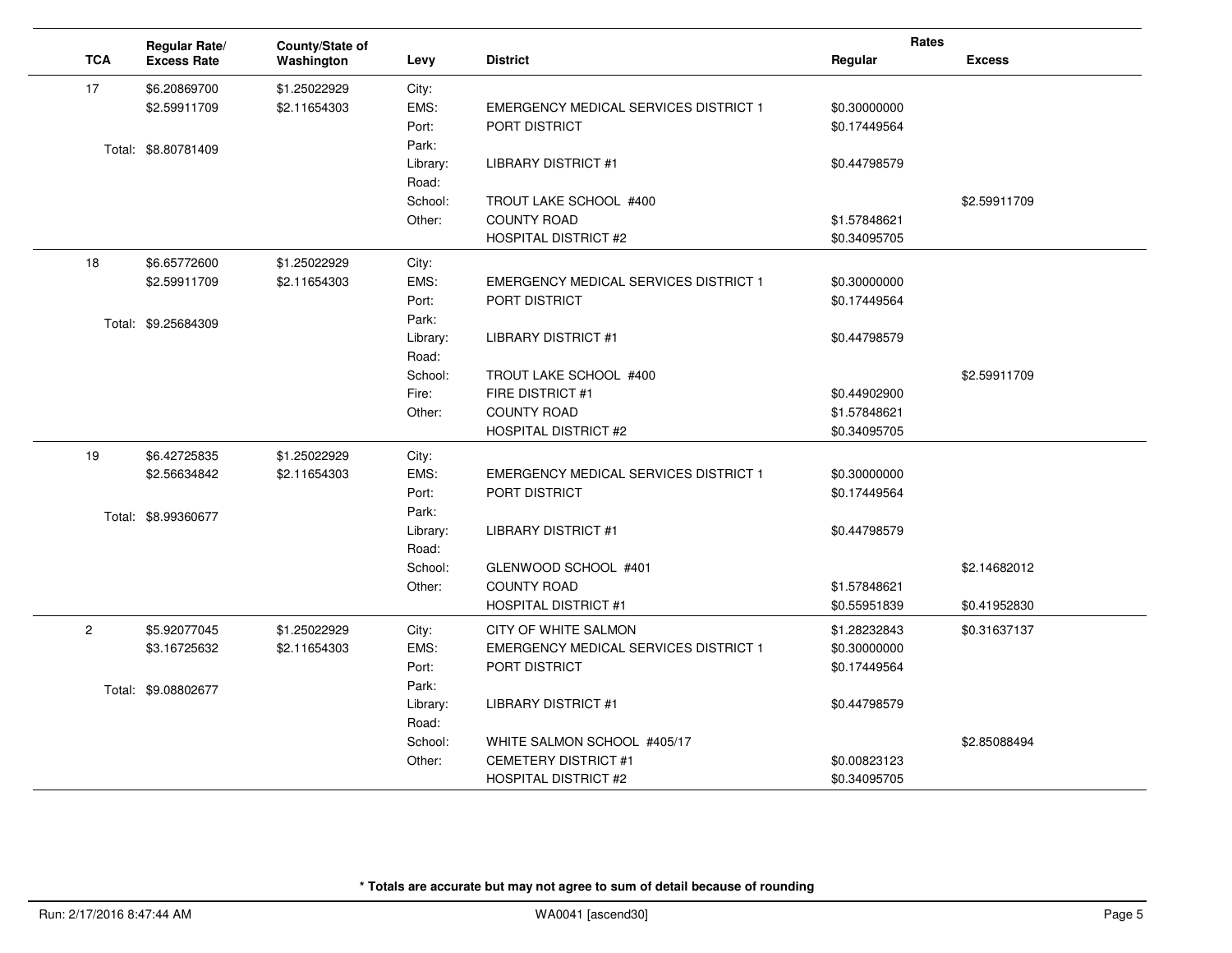|            | Regular Rate/       | County/State of |                   |                                              | Rates        |               |
|------------|---------------------|-----------------|-------------------|----------------------------------------------|--------------|---------------|
| <b>TCA</b> | <b>Excess Rate</b>  | Washington      | Levy              | <b>District</b>                              | Regular      | <b>Excess</b> |
| 20         | \$6.20869700        | \$1.25022929    | City:             |                                              |              |               |
|            | \$2.14682012        | \$2.11654303    | EMS:              | EMERGENCY MEDICAL SERVICES DISTRICT 1        | \$0.30000000 |               |
|            |                     |                 | Port:             | PORT DISTRICT                                | \$0.17449564 |               |
|            | Total: \$8.35551713 |                 | Park:             |                                              |              |               |
|            |                     |                 | Library:<br>Road: | <b>LIBRARY DISTRICT #1</b>                   | \$0.44798579 |               |
|            |                     |                 | School:           | GLENWOOD SCHOOL #401                         |              | \$2.14682012  |
|            |                     |                 | Other:            | <b>COUNTY ROAD</b>                           | \$1.57848621 |               |
|            |                     |                 |                   | <b>HOSPITAL DISTRICT #2</b>                  | \$0.34095705 |               |
| 21         | \$7.06648693        | \$1.25022929    | City:             |                                              |              |               |
|            | \$2.14682012        | \$2.11654303    | EMS:              | <b>EMERGENCY MEDICAL SERVICES DISTRICT 1</b> | \$0.30000000 |               |
|            |                     |                 | Port:             | <b>PORT DISTRICT</b>                         | \$0.17449564 |               |
|            | Total: \$9.21330705 |                 | Park:             |                                              |              |               |
|            |                     |                 | Library:          | <b>LIBRARY DISTRICT #1</b>                   | \$0.44798579 |               |
|            |                     |                 | Road:             |                                              |              |               |
|            |                     |                 | School:           | GLENWOOD SCHOOL #401                         |              | \$2.14682012  |
|            |                     |                 | Fire:             | FIRE DISTRICT #8                             | \$0.77381170 |               |
|            |                     |                 | Other:            | <b>CEMETERY DISTRICT #3</b>                  | \$0.08397822 |               |
|            |                     |                 |                   | <b>COUNTY ROAD</b>                           | \$1.57848621 |               |
|            |                     |                 |                   | <b>HOSPITAL DISTRICT #2</b>                  | \$0.34095705 |               |
| 22         | \$6.25276271        | \$1.25022929    | City:             |                                              |              |               |
|            | \$2.75017000        | \$2.11654303    | EMS:              | <b>EMERGENCY MEDICAL SERVICES DISTRICT 1</b> | \$0.30000000 |               |
|            |                     |                 | Port:             |                                              |              |               |
|            | Total: \$9.00293271 |                 | Park:             |                                              |              |               |
|            |                     |                 | Library:          | <b>LIBRARY DISTRICT #1</b>                   | \$0.44798579 |               |
|            |                     |                 | Road:             |                                              |              |               |
|            |                     |                 | School:           | KLICKITAT SCHOOL #402                        |              | \$2.33064170  |
|            |                     |                 | Other:            | <b>COUNTY ROAD</b>                           | \$1.57848621 |               |
|            |                     |                 |                   | <b>HOSPITAL DISTRICT #1</b>                  | \$0.55951839 | \$0.41952830  |
| 23         | \$6.42725835        | \$1.25022929    | City:             |                                              |              |               |
|            | \$2.75017000        | \$2.11654303    | EMS:              | <b>EMERGENCY MEDICAL SERVICES DISTRICT 1</b> | \$0.30000000 |               |
|            |                     |                 | Port:             | PORT DISTRICT                                | \$0.17449564 |               |
|            | Total: \$9.17742835 |                 | Park:             |                                              |              |               |
|            |                     |                 | Library:          | <b>LIBRARY DISTRICT #1</b>                   | \$0.44798579 |               |
|            |                     |                 | Road:             |                                              |              |               |
|            |                     |                 | School:           | KLICKITAT SCHOOL #402                        |              | \$2.33064170  |
|            |                     |                 | Other:            | <b>COUNTY ROAD</b>                           | \$1.57848621 |               |
|            |                     |                 |                   | <b>HOSPITAL DISTRICT #1</b>                  | \$0.55951839 | \$0.41952830  |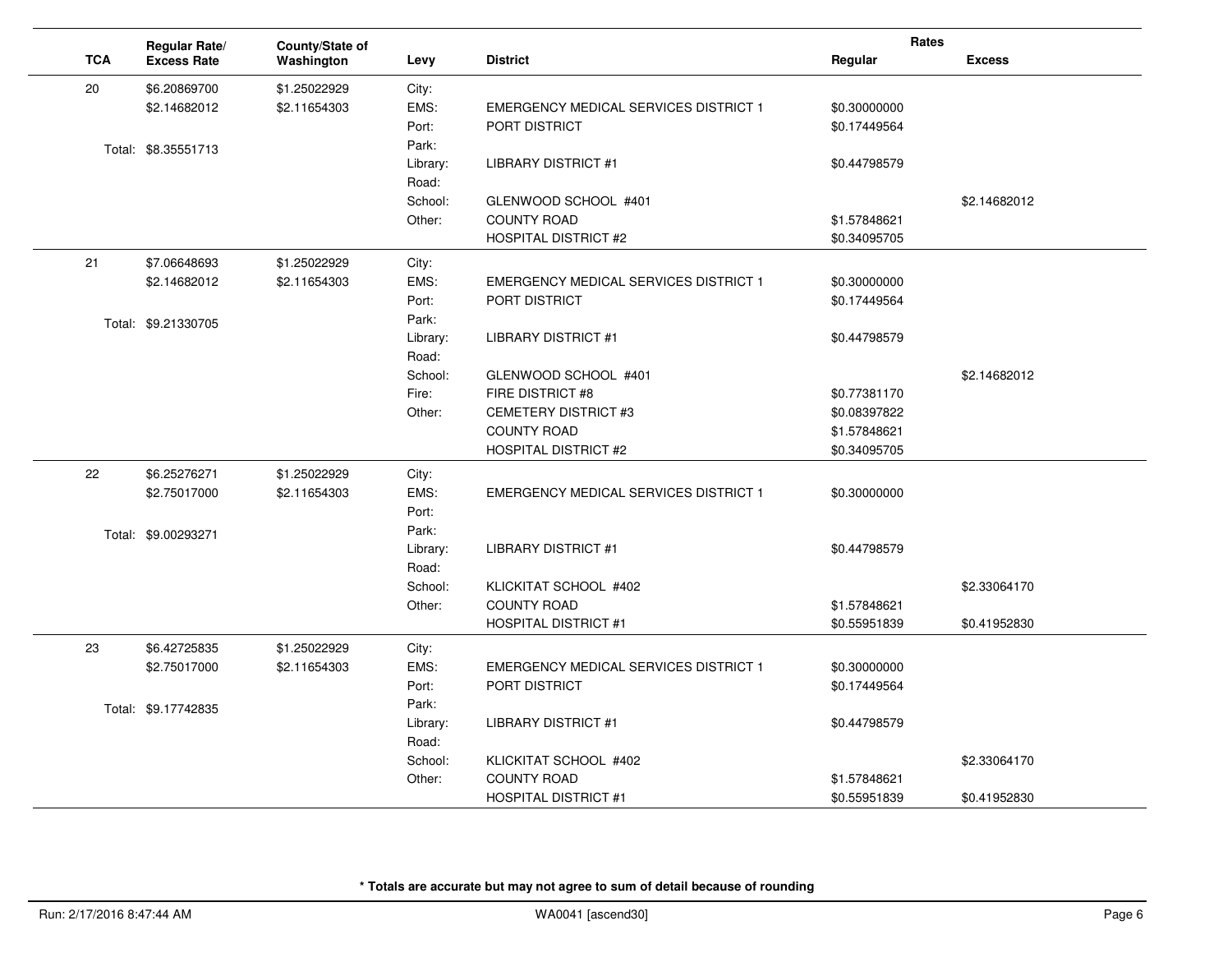|            | Regular Rate/        | County/State of |                   |                                              | <b>Rates</b> |               |
|------------|----------------------|-----------------|-------------------|----------------------------------------------|--------------|---------------|
| <b>TCA</b> | <b>Excess Rate</b>   | Washington      | Levy              | <b>District</b>                              | Regular      | <b>Excess</b> |
| 24         | \$7.10032742         | \$1.25022929    | City:             |                                              |              |               |
|            | \$2.75017000         | \$2.11654303    | EMS:              | <b>EMERGENCY MEDICAL SERVICES DISTRICT 1</b> | \$0.30000000 |               |
|            |                      |                 | Port:             |                                              |              |               |
|            | Total: \$9.85049742  |                 | Park:             |                                              |              |               |
|            |                      |                 | Library:          | <b>LIBRARY DISTRICT #1</b>                   | \$0.44798579 |               |
|            |                      |                 | Road:             |                                              |              |               |
|            |                      |                 | School:           | KLICKITAT SCHOOL #402                        |              | \$2.33064170  |
|            |                      |                 | Fire:             | FIRE DISTRICT #12                            | \$0.84756471 |               |
|            |                      |                 | Other:            | <b>COUNTY ROAD</b>                           | \$1.57848621 |               |
|            |                      |                 |                   | <b>HOSPITAL DISTRICT #1</b>                  | \$0.55951839 | \$0.41952830  |
| 25         | \$7.27482306         | \$1.25022929    | City:             |                                              |              |               |
|            | \$2.75017000         | \$2.11654303    | EMS:              | <b>EMERGENCY MEDICAL SERVICES DISTRICT 1</b> | \$0.30000000 |               |
|            |                      |                 | Port:             | PORT DISTRICT                                | \$0.17449564 |               |
|            | Total: \$10.02499306 |                 | Park:             |                                              |              |               |
|            |                      |                 | Library:          | <b>LIBRARY DISTRICT #1</b>                   | \$0.44798579 |               |
|            |                      |                 | Road:             |                                              |              |               |
|            |                      |                 | School:           | KLICKITAT SCHOOL #402                        |              | \$2.33064170  |
|            |                      |                 | Fire:             | FIRE DISTRICT #12                            | \$0.84756471 |               |
|            |                      |                 | Other:            | <b>COUNTY ROAD</b>                           | \$1.57848621 |               |
|            |                      |                 |                   | <b>HOSPITAL DISTRICT #1</b>                  | \$0.55951839 | \$0.41952830  |
| 26         | \$6.20869700         | \$1.25022929    | City:             |                                              |              |               |
|            | \$2.33064170         | \$2.11654303    | EMS:              | EMERGENCY MEDICAL SERVICES DISTRICT 1        | \$0.30000000 |               |
|            |                      |                 | Port:             | PORT DISTRICT                                | \$0.17449564 |               |
|            | Total: \$8.53933870  |                 | Park:             |                                              |              |               |
|            |                      |                 | Library:          | <b>LIBRARY DISTRICT #1</b>                   | \$0.44798579 |               |
|            |                      |                 | Road:             |                                              |              |               |
|            |                      |                 | School:<br>Other: | KLICKITAT SCHOOL #402<br><b>COUNTY ROAD</b>  | \$1.57848621 | \$2.33064170  |
|            |                      |                 |                   | <b>HOSPITAL DISTRICT #2</b>                  | \$0.34095705 |               |
|            |                      |                 |                   |                                              |              |               |
| 27         | \$7.05626171         | \$1.25022929    | City:             |                                              |              |               |
|            | \$2.33064170         | \$2.11654303    | EMS:              | <b>EMERGENCY MEDICAL SERVICES DISTRICT 1</b> | \$0.30000000 |               |
|            |                      |                 | Port:             | PORT DISTRICT                                | \$0.17449564 |               |
|            | Total: \$9.38690341  |                 | Park:             |                                              |              |               |
|            |                      |                 | Library:<br>Road: | <b>LIBRARY DISTRICT #1</b>                   | \$0.44798579 |               |
|            |                      |                 | School:           | KLICKITAT SCHOOL #402                        |              | \$2.33064170  |
|            |                      |                 | Fire:             | FIRE DISTRICT #12                            | \$0.84756471 |               |
|            |                      |                 | Other:            | <b>COUNTY ROAD</b>                           | \$1.57848621 |               |
|            |                      |                 |                   | <b>HOSPITAL DISTRICT #2</b>                  | \$0.34095705 |               |
|            |                      |                 |                   |                                              |              |               |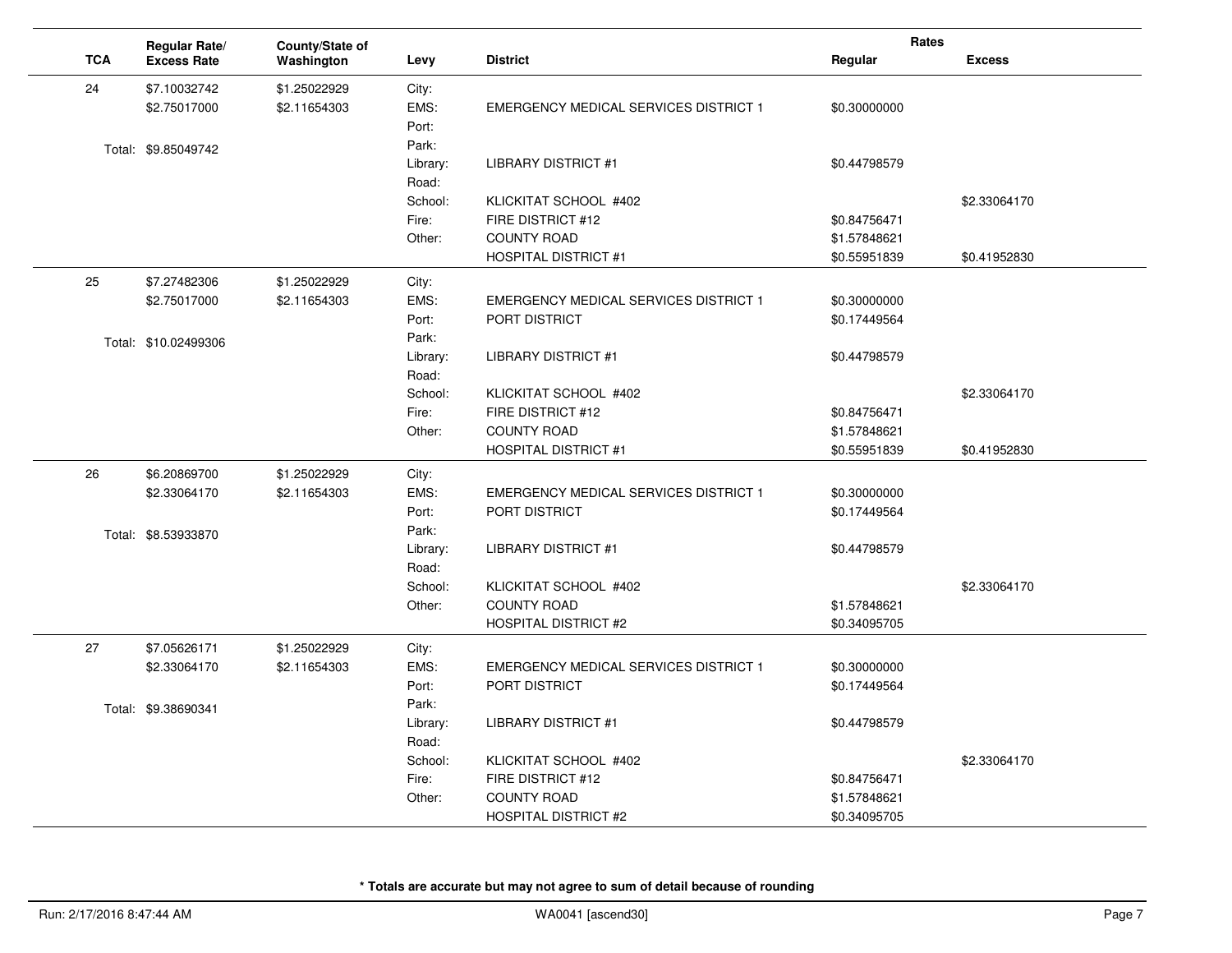|            | Regular Rate/       | County/State of |          |                                              | <b>Rates</b> |               |
|------------|---------------------|-----------------|----------|----------------------------------------------|--------------|---------------|
| <b>TCA</b> | <b>Excess Rate</b>  | Washington      | Levy     | <b>District</b>                              | Regular      | <b>Excess</b> |
| 271        | \$5.15828003        | \$1.25022929    | City:    |                                              |              |               |
|            | \$2.73612333        |                 | EMS:     | <b>EMERGENCY MEDICAL SERVICES DISTRICT 1</b> | \$0.30000000 |               |
|            |                     |                 | Port:    | PORT DISTRICT                                | \$0.17449564 |               |
|            | Total: \$7.89440336 |                 | Park:    |                                              |              |               |
|            |                     |                 | Library: | <b>LIBRARY DISTRICT #1</b>                   | \$0.44798579 |               |
|            |                     |                 | Road:    |                                              |              |               |
|            |                     |                 | School:  | LYLE SCHOOL DISTRICT #406                    |              | \$2.31659503  |
|            |                     |                 | Fire:    | FIRE DISTRICT #12                            | \$0.84756471 |               |
|            |                     |                 | Other:   | <b>COUNTY ROAD</b>                           | \$1.57848621 |               |
|            |                     |                 |          | <b>HOSPITAL DISTRICT #1</b>                  | \$0.55951839 | \$0.41952830  |
| 28         | \$6.89114561        | \$1.25022929    | City:    |                                              |              |               |
|            | \$2.33064170        | \$2.11654303    | EMS:     | <b>EMERGENCY MEDICAL SERVICES DISTRICT 1</b> | \$0.30000000 |               |
|            |                     |                 | Port:    | PORT DISTRICT                                | \$0.17449564 |               |
|            | Total: \$9.22178731 |                 | Park:    |                                              |              |               |
|            |                     |                 | Library: | <b>LIBRARY DISTRICT #1</b>                   | \$0.44798579 |               |
|            |                     |                 | Road:    |                                              |              |               |
|            |                     |                 | School:  | KLICKITAT SCHOOL #402                        |              | \$2.33064170  |
|            |                     |                 | Fire:    | FIRE DISTRICT #14                            | \$0.68244860 |               |
|            |                     |                 | Other:   | <b>COUNTY ROAD</b>                           | \$1.57848621 |               |
|            |                     |                 |          | <b>HOSPITAL DISTRICT #2</b>                  | \$0.34095705 |               |
| 29         | \$7.21308322        | \$1.25022929    | City:    |                                              |              |               |
|            | \$2.75017000        | \$2.11654303    | EMS:     | <b>EMERGENCY MEDICAL SERVICES DISTRICT 1</b> | \$0.30000000 |               |
|            |                     |                 | Port:    | <b>PORT DISTRICT</b>                         | \$0.17449564 |               |
|            | Total: \$9.96325322 |                 | Park:    |                                              |              |               |
|            |                     |                 | Library: | <b>LIBRARY DISTRICT #1</b>                   | \$0.44798579 |               |
|            |                     |                 | Road:    |                                              |              |               |
|            |                     |                 | School:  | KLICKITAT SCHOOL #402                        |              | \$2.33064170  |
|            |                     |                 | Fire:    | FIRE DISTRICT #15                            | \$0.78582487 |               |
|            |                     |                 | Other:   | <b>COUNTY ROAD</b>                           | \$1.57848621 |               |
|            |                     |                 |          | <b>HOSPITAL DISTRICT #1</b>                  | \$0.55951839 | \$0.41952830  |
| 3          | \$6.56241705        | \$1.25022929    | City:    | <b>CITY OF BINGEN</b>                        | \$1.92397502 |               |
|            | \$2.85088494        | \$2.11654303    | EMS:     | <b>EMERGENCY MEDICAL SERVICES DISTRICT 1</b> | \$0.30000000 |               |
|            |                     |                 | Port:    | PORT DISTRICT                                | \$0.17449564 |               |
|            | Total: \$9.41330199 |                 | Park:    |                                              |              |               |
|            |                     |                 | Library: | <b>LIBRARY DISTRICT #1</b>                   | \$0.44798579 |               |
|            |                     |                 | Road:    |                                              |              |               |
|            |                     |                 | School:  | WHITE SALMON SCHOOL #405/17                  |              | \$2.85088494  |
|            |                     |                 | Other:   | <b>CEMETERY DISTRICT #1</b>                  | \$0.00823123 |               |
|            |                     |                 |          | <b>HOSPITAL DISTRICT #2</b>                  | \$0.34095705 |               |

 $\sim$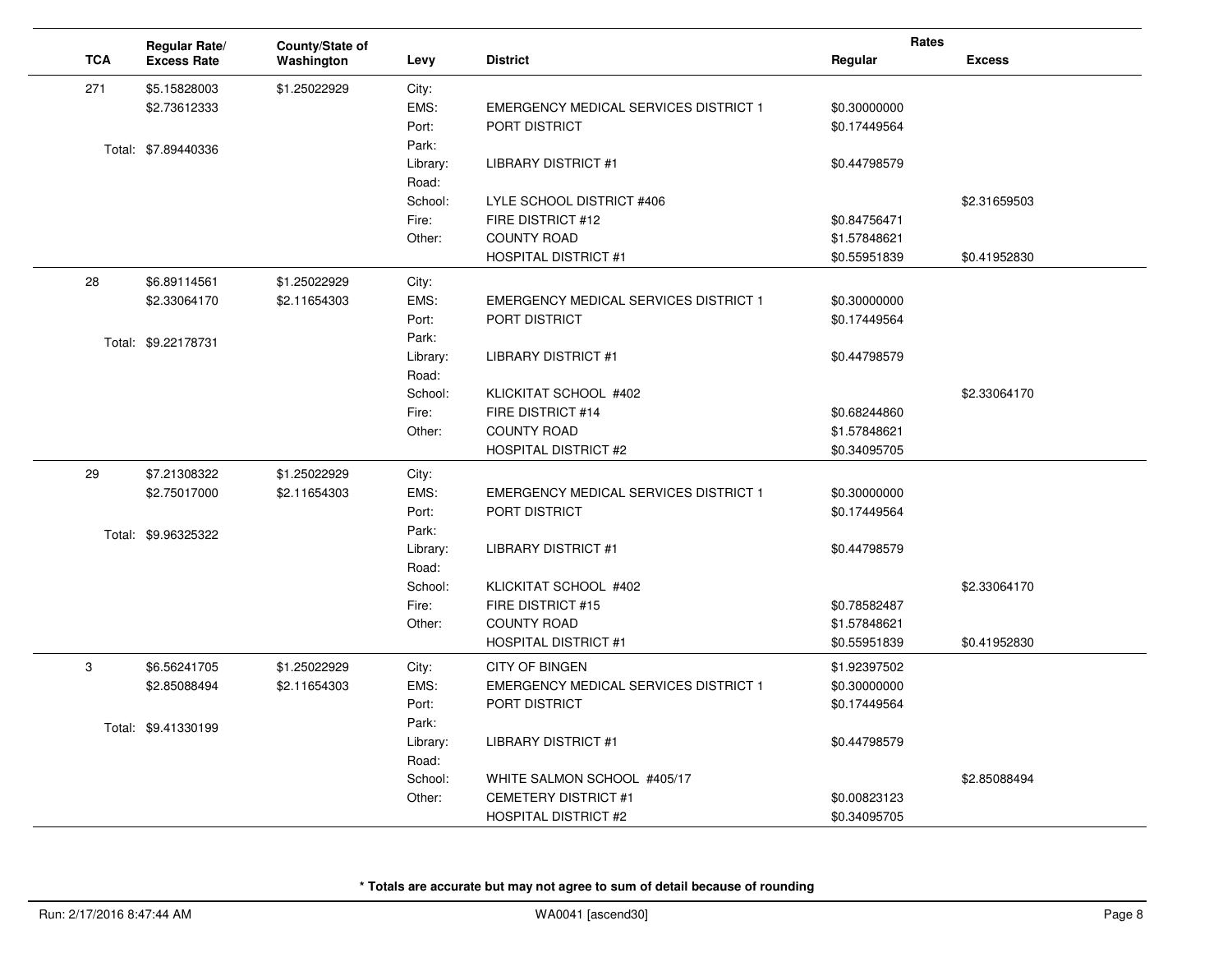|            | Regular Rate/       | County/State of |          |                                              | Rates        |               |
|------------|---------------------|-----------------|----------|----------------------------------------------|--------------|---------------|
| <b>TCA</b> | <b>Excess Rate</b>  | Washington      | Levy     | <b>District</b>                              | Regular      | <b>Excess</b> |
| 30         | \$6.09678111        | \$1.25022929    | City:    |                                              |              |               |
|            | \$0.36671919        | \$2.11654303    | EMS:     |                                              |              |               |
|            |                     |                 | Port:    |                                              |              |               |
|            | Total: \$6.46350030 |                 | Park:    |                                              |              |               |
|            |                     |                 | Library: | <b>LIBRARY DISTRICT #1</b>                   | \$0.44798579 |               |
|            |                     |                 | Road:    |                                              |              |               |
|            |                     |                 | School:  | ROOSEVELT SCHOOL #403                        |              | \$0.36671919  |
|            |                     |                 | Fire:    | FIRE DISTRICT #2                             | \$0.70353679 |               |
|            |                     |                 | Other:   | <b>COUNTY ROAD</b>                           | \$1.57848621 |               |
| 31         | \$6.53249155        | \$1.25022929    | City:    |                                              |              |               |
|            | \$0.36671919        | \$2.11654303    | EMS:     | <b>EMERGENCY MEDICAL SERVICES DISTRICT 1</b> | \$0.30000000 |               |
|            |                     |                 | Port:    |                                              |              |               |
|            | Total: \$6.89921073 |                 | Park:    |                                              |              |               |
|            |                     |                 | Library: | <b>LIBRARY DISTRICT #1</b>                   | \$0.44798579 |               |
|            |                     |                 | Road:    |                                              |              |               |
|            |                     |                 | School:  | ROOSEVELT SCHOOL #403                        |              | \$0.36671919  |
|            |                     |                 | Fire:    | FIRE DISTRICT #9                             | \$0.83924723 |               |
|            |                     |                 | Other:   | <b>COUNTY ROAD</b>                           | \$1.57848621 |               |
| 32         | \$7.09200994        | \$1.25022929    | City:    |                                              |              |               |
|            | \$0.78624748        | \$2.11654303    | EMS:     | <b>EMERGENCY MEDICAL SERVICES DISTRICT 1</b> | \$0.30000000 |               |
|            |                     |                 | Port:    |                                              |              |               |
|            | Total: \$7.87825742 |                 | Park:    |                                              |              |               |
|            |                     |                 | Library: | <b>LIBRARY DISTRICT #1</b>                   | \$0.44798579 |               |
|            |                     |                 | Road:    |                                              |              |               |
|            |                     |                 | School:  | ROOSEVELT SCHOOL #403                        |              | \$0.36671919  |
|            |                     |                 | Fire:    | FIRE DISTRICT #9                             | \$0.83924723 |               |
|            |                     |                 | Other:   | <b>COUNTY ROAD</b>                           | \$1.57848621 |               |
|            |                     |                 |          | <b>HOSPITAL DISTRICT #1</b>                  | \$0.55951839 | \$0.41952830  |
| 33         | \$7.30657877        | \$1.25022929    | City:    |                                              |              |               |
|            | \$2.65668335        | \$2.11654303    | EMS:     | <b>EMERGENCY MEDICAL SERVICES DISTRICT 1</b> | \$0.30000000 |               |
|            |                     |                 | Port:    |                                              |              |               |
|            | Total: \$9.96326212 |                 | Park:    | <b>RECREATION DISTRICT</b>                   | \$0.25000000 |               |
|            |                     |                 | Library: | <b>LIBRARY DISTRICT #1</b>                   | \$0.44798579 |               |
|            |                     |                 | Road:    |                                              |              |               |
|            |                     |                 | School:  | GOLDENDALE SCHOOL #404                       |              | \$2.23715505  |
|            |                     |                 | Fire:    | FIRE DISTRICT #7                             | \$0.79024591 |               |
|            |                     |                 | Other:   | CEMETERY DISTRICT #4                         | \$0.01357015 |               |
|            |                     |                 |          | <b>COUNTY ROAD</b>                           | \$1.57848621 |               |
|            |                     |                 |          | <b>HOSPITAL DISTRICT #1</b>                  | \$0.55951839 | \$0.41952830  |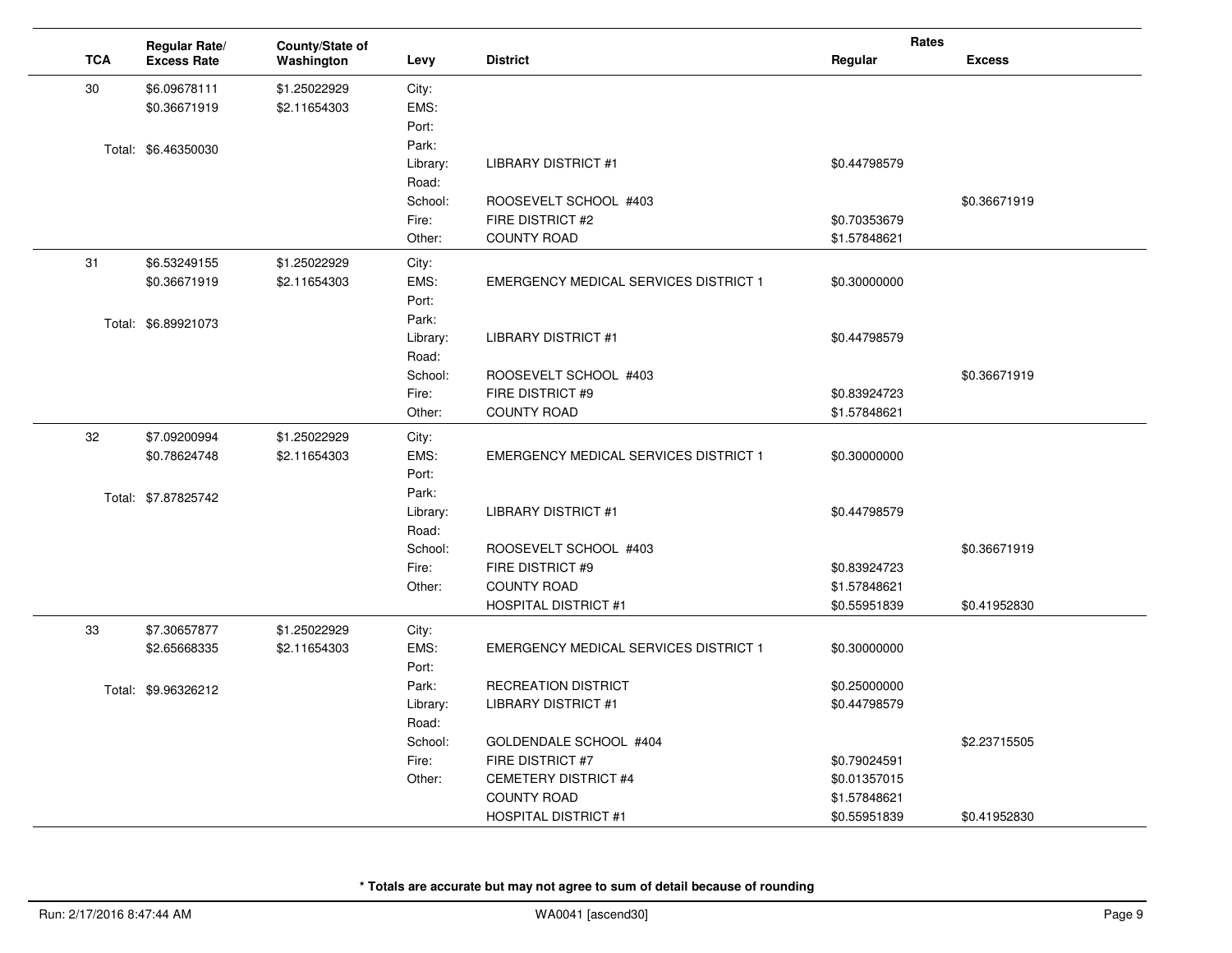|            | Regular Rate/                | County/State of |                   |                                              | Rates                        |               |
|------------|------------------------------|-----------------|-------------------|----------------------------------------------|------------------------------|---------------|
| <b>TCA</b> | <b>Excess Rate</b>           | Washington      | Levy              | <b>District</b>                              | Regular                      | <b>Excess</b> |
| 34         | \$6.50276271                 | \$1.25022929    | City:             |                                              |                              |               |
|            | \$2.65668335                 | \$2.11654303    | EMS:              | <b>EMERGENCY MEDICAL SERVICES DISTRICT 1</b> | \$0.30000000                 |               |
|            |                              |                 | Port:             |                                              |                              |               |
|            | Total: \$9.15944606          |                 | Park:             | <b>RECREATION DISTRICT</b>                   | \$0.25000000                 |               |
|            |                              |                 | Library:          | <b>LIBRARY DISTRICT #1</b>                   | \$0.44798579                 |               |
|            |                              |                 | Road:             |                                              |                              |               |
|            |                              |                 | School:<br>Other: | GOLDENDALE SCHOOL #404<br><b>COUNTY ROAD</b> | \$1.57848621                 | \$2.23715505  |
|            |                              |                 |                   | <b>HOSPITAL DISTRICT #1</b>                  | \$0.55951839                 | \$0.41952830  |
|            |                              |                 |                   |                                              |                              |               |
| 35         | \$6.42725835<br>\$2.65668335 | \$1.25022929    | City:<br>EMS:     | <b>EMERGENCY MEDICAL SERVICES DISTRICT 1</b> |                              |               |
|            |                              | \$2.11654303    | Port:             | PORT DISTRICT                                | \$0.30000000<br>\$0.17449564 |               |
|            |                              |                 | Park:             |                                              |                              |               |
|            | Total: \$9.08394170          |                 | Library:          | <b>LIBRARY DISTRICT #1</b>                   | \$0.44798579                 |               |
|            |                              |                 | Road:             |                                              |                              |               |
|            |                              |                 | School:           | GOLDENDALE SCHOOL #404                       |                              | \$2.23715505  |
|            |                              |                 | Other:            | <b>COUNTY ROAD</b>                           | \$1.57848621                 |               |
|            |                              |                 |                   | <b>HOSPITAL DISTRICT #1</b>                  | \$0.55951839                 | \$0.41952830  |
| 36         | \$7.19662006                 | \$1.25022929    | City:             |                                              |                              |               |
|            | \$2.65668335                 | \$2.11654303    | EMS:              | <b>EMERGENCY MEDICAL SERVICES DISTRICT 1</b> | \$0.30000000                 |               |
|            |                              |                 | Port:             |                                              |                              |               |
|            | Total: \$9.85330341          |                 | Park:             | <b>RECREATION DISTRICT</b>                   | \$0.25000000                 |               |
|            |                              |                 | Library:          | <b>LIBRARY DISTRICT #1</b>                   | \$0.44798579                 |               |
|            |                              |                 | Road:             |                                              |                              |               |
|            |                              |                 | School:<br>Fire:  | GOLDENDALE SCHOOL #404<br>FIRE DISTRICT #5   | \$0.69385734                 | \$2.23715505  |
|            |                              |                 | Other:            | <b>COUNTY ROAD</b>                           | \$1.57848621                 |               |
|            |                              |                 |                   | <b>HOSPITAL DISTRICT #1</b>                  | \$0.55951839                 | \$0.41952830  |
| 37         | \$7.29300862                 | \$1.25022929    | City:             |                                              |                              |               |
|            | \$2.65668335                 | \$2.11654303    | EMS:              | <b>EMERGENCY MEDICAL SERVICES DISTRICT 1</b> | \$0.30000000                 |               |
|            |                              |                 | Port:             |                                              |                              |               |
|            | Total: \$9.94969197          |                 | Park:             | <b>RECREATION DISTRICT</b>                   | \$0.25000000                 |               |
|            |                              |                 | Library:          | <b>LIBRARY DISTRICT #1</b>                   | \$0.44798579                 |               |
|            |                              |                 | Road:             |                                              |                              |               |
|            |                              |                 | School:           | GOLDENDALE SCHOOL #404                       |                              | \$2.23715505  |
|            |                              |                 | Fire:             | FIRE DISTRICT #7                             | \$0.79024591                 |               |
|            |                              |                 | Other:            | <b>COUNTY ROAD</b>                           | \$1.57848621                 |               |
|            |                              |                 |                   | <b>HOSPITAL DISTRICT #1</b>                  | \$0.55951839                 | \$0.41952830  |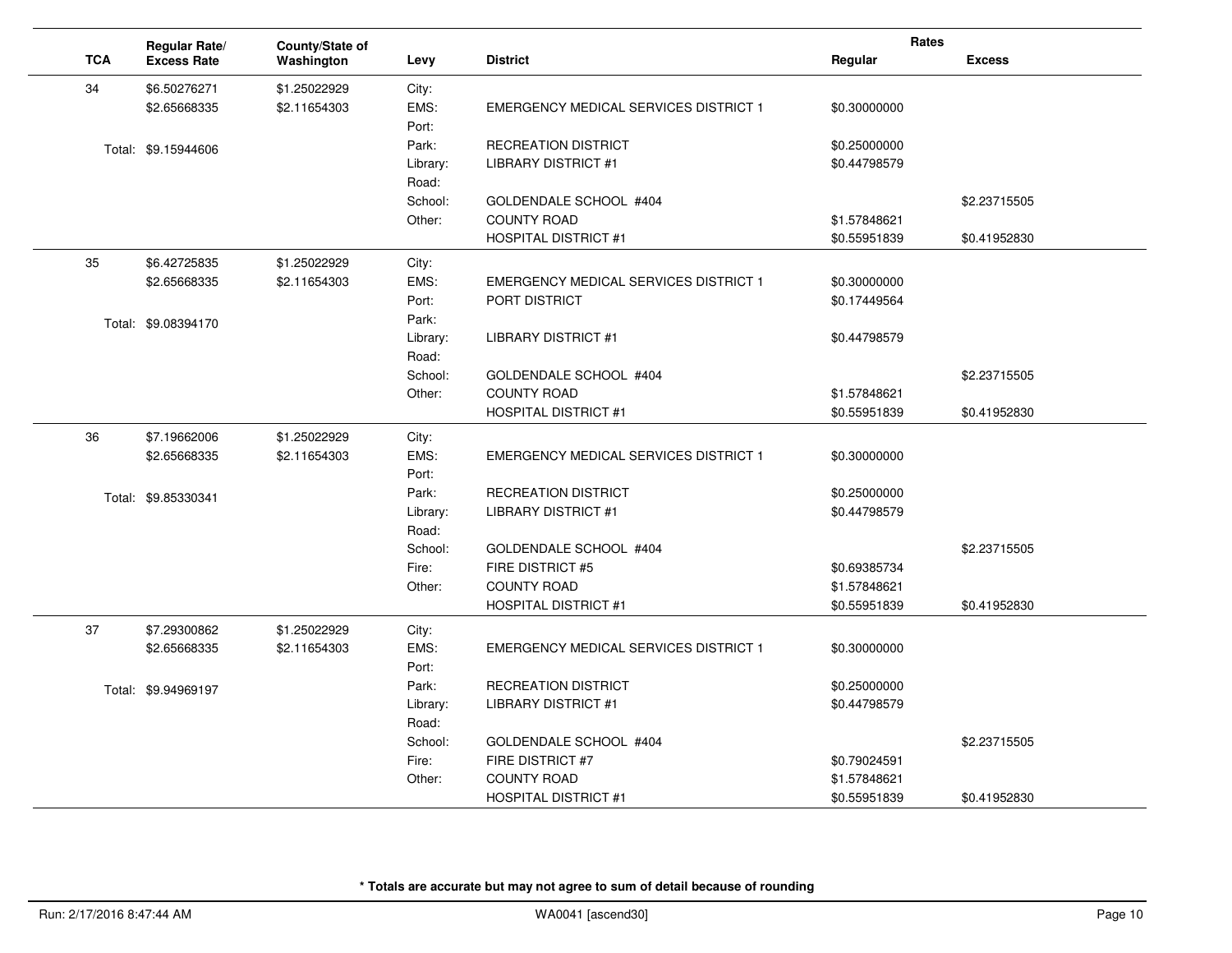|            | Regular Rate/       | County/State of |          |                                              | Rates        |               |
|------------|---------------------|-----------------|----------|----------------------------------------------|--------------|---------------|
| <b>TCA</b> | <b>Excess Rate</b>  | Washington      | Levy     | <b>District</b>                              | Regular      | <b>Excess</b> |
| 38         | \$7.34200994        | \$1.25022929    | City:    |                                              |              |               |
|            | \$2.65668335        | \$2.11654303    | EMS:     | <b>EMERGENCY MEDICAL SERVICES DISTRICT 1</b> | \$0.30000000 |               |
|            |                     |                 | Port:    |                                              |              |               |
|            | Total: \$9.99869329 |                 | Park:    | <b>RECREATION DISTRICT</b>                   | \$0.25000000 |               |
|            |                     |                 | Library: | <b>LIBRARY DISTRICT #1</b>                   | \$0.44798579 |               |
|            |                     |                 | Road:    |                                              |              |               |
|            |                     |                 | School:  | GOLDENDALE SCHOOL #404                       |              | \$2.23715505  |
|            |                     |                 | Fire:    | FIRE DISTRICT #9                             | \$0.83924723 |               |
|            |                     |                 | Other:   | <b>COUNTY ROAD</b>                           | \$1.57848621 |               |
|            |                     |                 |          | <b>HOSPITAL DISTRICT #1</b>                  | \$0.55951839 | \$0.41952830  |
| 39         | \$6.53249155        | \$1.25022929    | City:    |                                              |              |               |
|            | \$2.23715505        | \$2.11654303    | EMS:     | <b>EMERGENCY MEDICAL SERVICES DISTRICT 1</b> | \$0.30000000 |               |
|            |                     |                 | Port:    |                                              |              |               |
|            | Total: \$8.76964660 |                 | Park:    |                                              |              |               |
|            |                     |                 | Library: | <b>LIBRARY DISTRICT #1</b>                   | \$0.44798579 |               |
|            |                     |                 | Road:    |                                              |              |               |
|            |                     |                 | School:  | GOLDENDALE SCHOOL #404                       |              | \$2.23715505  |
|            |                     |                 | Fire:    | FIRE DISTRICT #9                             | \$0.83924723 |               |
|            |                     |                 | Other:   | <b>COUNTY ROAD</b>                           | \$1.57848621 |               |
| 40         | \$6.21692823        | \$1.25022929    | City:    |                                              |              |               |
|            | \$2.85088494        | \$2.11654303    | EMS:     | <b>EMERGENCY MEDICAL SERVICES DISTRICT 1</b> | \$0.30000000 |               |
|            |                     |                 | Port:    | PORT DISTRICT                                | \$0.17449564 |               |
|            | Total: \$9.06781318 |                 | Park:    |                                              |              |               |
|            |                     |                 | Library: | <b>LIBRARY DISTRICT #1</b>                   | \$0.44798579 |               |
|            |                     |                 | Road:    |                                              |              |               |
|            |                     |                 | School:  | WHITE SALMON SCHOOL #405/17                  |              | \$2.85088494  |
|            |                     |                 | Other:   | <b>CEMETERY DISTRICT #1</b>                  | \$0.00823123 |               |
|            |                     |                 |          | <b>COUNTY ROAD</b>                           | \$1.57848621 |               |
|            |                     |                 |          | <b>HOSPITAL DISTRICT #2</b>                  | \$0.34095705 |               |
| 41         | \$7.13692823        | \$1.25022929    | City:    |                                              |              |               |
|            | \$2.85088494        | \$2.11654303    | EMS:     | <b>EMERGENCY MEDICAL SERVICES DISTRICT 1</b> | \$0.30000000 |               |
|            |                     |                 | Port:    | PORT DISTRICT                                | \$0.17449564 |               |
|            | Total: \$9.98781318 |                 | Park:    |                                              |              |               |
|            |                     |                 | Library: | <b>LIBRARY DISTRICT #1</b>                   | \$0.44798579 |               |
|            |                     |                 | Road:    |                                              |              |               |
|            |                     |                 | School:  | WHITE SALMON SCHOOL #405/17                  |              | \$2.85088494  |
|            |                     |                 | Fire:    | FIRE DISTRICT #3                             | \$0.92000000 |               |
|            |                     |                 | Other:   | <b>CEMETERY DISTRICT #1</b>                  | \$0.00823123 |               |
|            |                     |                 |          | <b>COUNTY ROAD</b>                           | \$1.57848621 |               |
|            |                     |                 |          | <b>HOSPITAL DISTRICT #2</b>                  | \$0.34095705 |               |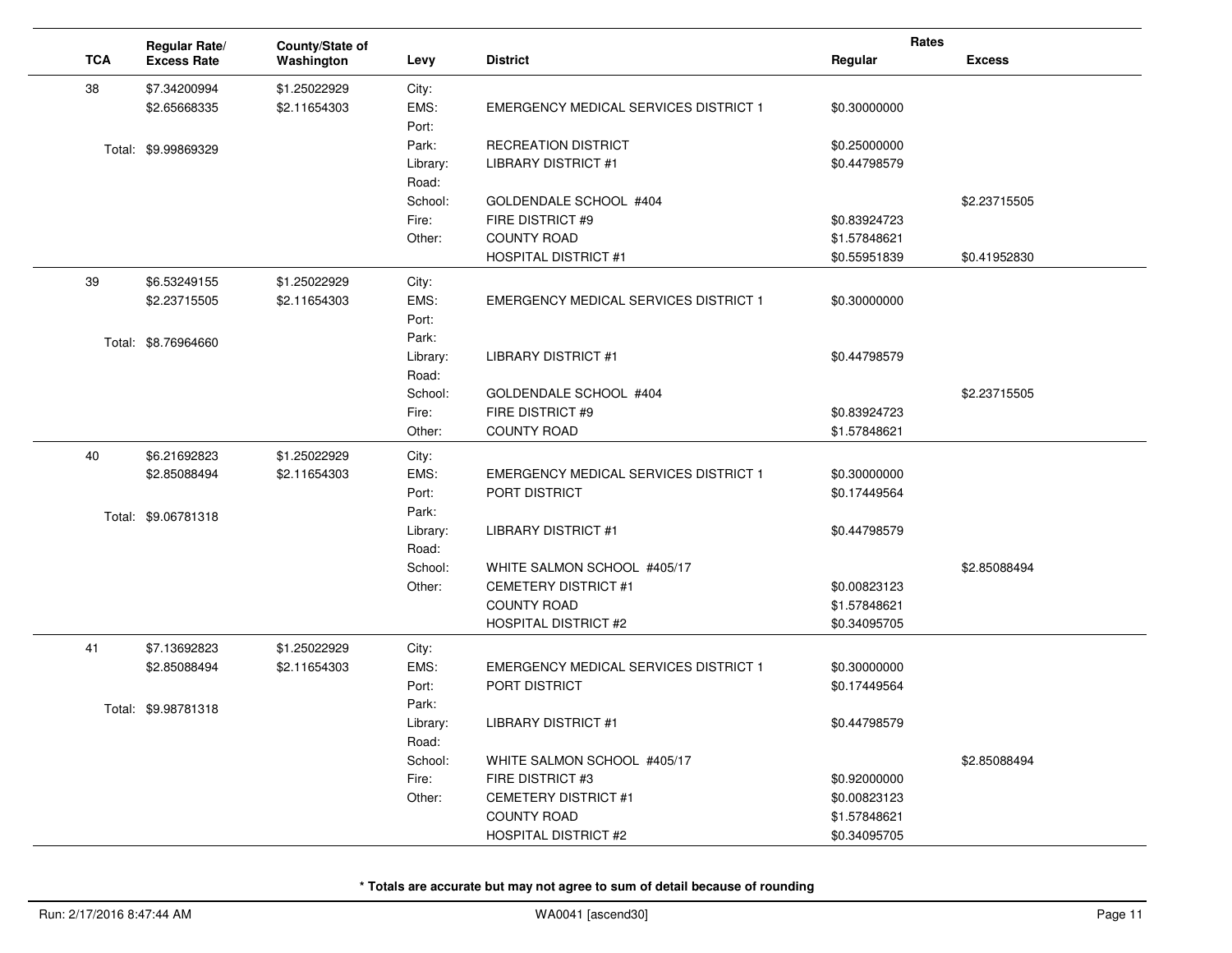|            | <b>Regular Rate/</b> | County/State of |               |                                              | Rates        |               |
|------------|----------------------|-----------------|---------------|----------------------------------------------|--------------|---------------|
| <b>TCA</b> | <b>Excess Rate</b>   | Washington      | Levy          | <b>District</b>                              | Regular      | <b>Excess</b> |
| 42         | \$6.97533441         | \$1.25022929    | City:         |                                              |              |               |
|            | \$2.85088494         | \$2.11654303    | EMS:          | <b>EMERGENCY MEDICAL SERVICES DISTRICT 1</b> | \$0.30000000 |               |
|            |                      |                 | Port:         | PORT DISTRICT                                | \$0.17449564 |               |
|            | Total: \$9.82621935  |                 | Park:         |                                              |              |               |
|            |                      |                 | Library:      | LIBRARY DISTRICT #1                          | \$0.44798579 |               |
|            |                      |                 | Road:         |                                              |              |               |
|            |                      |                 | School:       | WHITE SALMON SCHOOL #405/17                  |              | \$2.85088494  |
|            |                      |                 | Fire:         | FIRE DISTRICT #4                             | \$0.75840618 |               |
|            |                      |                 | Other:        | <b>CEMETERY DISTRICT #1</b>                  | \$0.00823123 |               |
|            |                      |                 |               | <b>COUNTY ROAD</b>                           | \$1.57848621 |               |
|            |                      |                 |               | <b>HOSPITAL DISTRICT #2</b>                  | \$0.34095705 |               |
|            |                      |                 |               |                                              |              |               |
| 43         | \$6.88866903         | \$1.25022929    | City:<br>EMS: |                                              |              |               |
|            | \$2.85088494         | \$2.11654303    |               | <b>EMERGENCY MEDICAL SERVICES DISTRICT 1</b> | \$0.30000000 |               |
|            |                      |                 | Port:         | PORT DISTRICT                                | \$0.17449564 |               |
|            | Total: \$9.73955397  |                 | Park:         |                                              |              |               |
|            |                      |                 | Library:      | <b>LIBRARY DISTRICT #1</b>                   | \$0.44798579 |               |
|            |                      |                 | Road:         |                                              |              |               |
|            |                      |                 | School:       | WHITE SALMON SCHOOL #405/17                  |              | \$2.85088494  |
|            |                      |                 | Fire:         | FIRE DISTRICT #13                            | \$0.67174079 |               |
|            |                      |                 | Other:        | <b>CEMETERY DISTRICT #1</b>                  | \$0.00823123 |               |
|            |                      |                 |               | <b>COUNTY ROAD</b>                           | \$1.57848621 |               |
|            |                      |                 |               | <b>HOSPITAL DISTRICT #2</b>                  | \$0.34095705 |               |
| 44         | \$6.42725835         | \$1.25022929    | City:         |                                              |              |               |
|            | \$2.73612333         | \$2.11654303    | EMS:          | <b>EMERGENCY MEDICAL SERVICES DISTRICT 1</b> | \$0.30000000 |               |
|            |                      |                 | Port:         | PORT DISTRICT                                | \$0.17449564 |               |
|            | Total: \$9.16338168  |                 | Park:         |                                              |              |               |
|            |                      |                 | Library:      | <b>LIBRARY DISTRICT #1</b>                   | \$0.44798579 |               |
|            |                      |                 | Road:         |                                              |              |               |
|            |                      |                 | School:       | LYLE SCHOOL DISTRICT #406                    |              | \$2.31659503  |
|            |                      |                 | Other:        | <b>COUNTY ROAD</b>                           | \$1.57848621 |               |
|            |                      |                 |               | <b>HOSPITAL DISTRICT #1</b>                  | \$0.55951839 | \$0.41952830  |
| 45         | \$6.93521132         | \$1.25022929    | City:         |                                              |              |               |
|            | \$2.73612333         | \$2.11654303    | EMS:          | <b>EMERGENCY MEDICAL SERVICES DISTRICT 1</b> | \$0.30000000 |               |
|            |                      |                 | Port:         |                                              |              |               |
|            | Total: \$9.67133464  |                 | Park:         |                                              |              |               |
|            |                      |                 | Library:      | <b>LIBRARY DISTRICT #1</b>                   | \$0.44798579 |               |
|            |                      |                 | Road:         |                                              |              |               |
|            |                      |                 | School:       | LYLE SCHOOL DISTRICT #406                    |              | \$2.31659503  |
|            |                      |                 | Fire:         | FIRE DISTRICT #14                            | \$0.68244860 |               |
|            |                      |                 | Other:        | <b>COUNTY ROAD</b>                           | \$1.57848621 |               |
|            |                      |                 |               | <b>HOSPITAL DISTRICT #1</b>                  | \$0.55951839 | \$0.41952830  |
|            |                      |                 |               |                                              |              |               |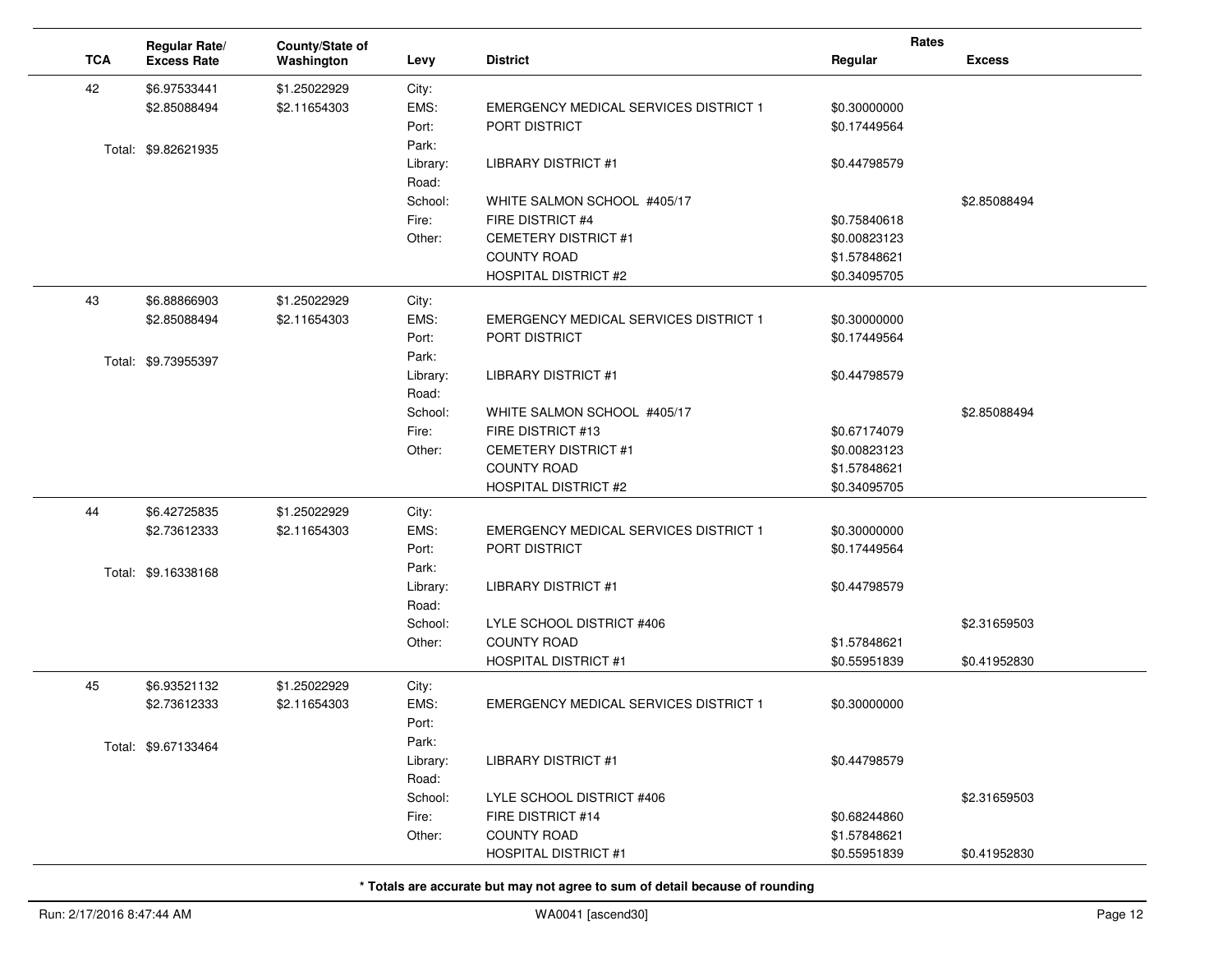|            | Regular Rate/       | County/State of |          |                                              | Rates        |               |
|------------|---------------------|-----------------|----------|----------------------------------------------|--------------|---------------|
| <b>TCA</b> | <b>Excess Rate</b>  | Washington      | Levy     | <b>District</b>                              | Regular      | <b>Excess</b> |
| 46         | \$6.20869700        | \$1.25022929    | City:    |                                              |              |               |
|            | \$2.31659503        | \$2.11654303    | EMS:     | <b>EMERGENCY MEDICAL SERVICES DISTRICT 1</b> | \$0.30000000 |               |
|            |                     |                 | Port:    | PORT DISTRICT                                | \$0.17449564 |               |
|            | Total: \$8.52529203 |                 | Park:    |                                              |              |               |
|            |                     |                 | Library: | <b>LIBRARY DISTRICT #1</b>                   | \$0.44798579 |               |
|            |                     |                 | Road:    |                                              |              |               |
|            |                     |                 | School:  | LYLE SCHOOL DISTRICT #406                    |              | \$2.31659503  |
|            |                     |                 | Other:   | <b>COUNTY ROAD</b>                           | \$1.57848621 |               |
|            |                     |                 |          | <b>HOSPITAL DISTRICT #2</b>                  | \$0.34095705 |               |
| 47         | \$6.21692823        | \$1.25022929    | City:    |                                              |              |               |
|            | \$2.31659503        | \$2.11654303    | EMS:     | <b>EMERGENCY MEDICAL SERVICES DISTRICT 1</b> | \$0.30000000 |               |
|            |                     |                 | Port:    | <b>PORT DISTRICT</b>                         | \$0.17449564 |               |
|            | Total: \$8.53352326 |                 | Park:    |                                              |              |               |
|            |                     |                 | Library: | <b>LIBRARY DISTRICT #1</b>                   | \$0.44798579 |               |
|            |                     |                 | Road:    |                                              |              |               |
|            |                     |                 | School:  | LYLE SCHOOL DISTRICT #406                    |              | \$2.31659503  |
|            |                     |                 | Other:   | <b>CEMETERY DISTRICT #1</b>                  | \$0.00823123 |               |
|            |                     |                 |          | <b>COUNTY ROAD</b>                           | \$1.57848621 |               |
|            |                     |                 |          | <b>HOSPITAL DISTRICT #2</b>                  | \$0.34095705 |               |
| 48         | \$6.96710318        | \$1.25022929    | City:    |                                              |              |               |
|            | \$2.31659503        | \$2.11654303    | EMS:     | <b>EMERGENCY MEDICAL SERVICES DISTRICT 1</b> | \$0.30000000 |               |
|            |                     |                 | Port:    | PORT DISTRICT                                | \$0.17449564 |               |
|            | Total: \$9.28369821 |                 | Park:    |                                              |              |               |
|            |                     |                 | Library: | <b>LIBRARY DISTRICT #1</b>                   | \$0.44798579 |               |
|            |                     |                 | Road:    |                                              |              |               |
|            |                     |                 | School:  | LYLE SCHOOL DISTRICT #406                    |              | \$2.31659503  |
|            |                     |                 | Fire:    | FIRE DISTRICT #4                             | \$0.75840618 |               |
|            |                     |                 | Other:   | <b>COUNTY ROAD</b>                           | \$1.57848621 |               |
|            |                     |                 |          | <b>HOSPITAL DISTRICT #2</b>                  | \$0.34095705 |               |
| 49         | \$6.61810666        | \$1.25022929    | City:    |                                              |              |               |
|            | \$2.45526721        | \$2.11654303    | EMS:     | <b>EMERGENCY MEDICAL SERVICES DISTRICT 1</b> | \$0.30000000 |               |
|            |                     |                 | Port:    | PORT DISTRICT                                | \$0.17449564 |               |
|            | Total: \$9.07337387 |                 | Park:    |                                              |              |               |
|            |                     |                 | Library: | <b>LIBRARY DISTRICT #1</b>                   | \$0.44798579 |               |
|            |                     |                 | Road:    |                                              |              |               |
|            |                     |                 | School:  | LYLE SCHOOL DISTRICT #406                    |              | \$2.31659503  |
|            |                     |                 | Fire:    | FIRE DISTRICT #6                             | \$0.40940966 | \$0.13867218  |
|            |                     |                 | Other:   | <b>COUNTY ROAD</b>                           | \$1.57848621 |               |
|            |                     |                 |          | <b>HOSPITAL DISTRICT #2</b>                  | \$0.34095705 |               |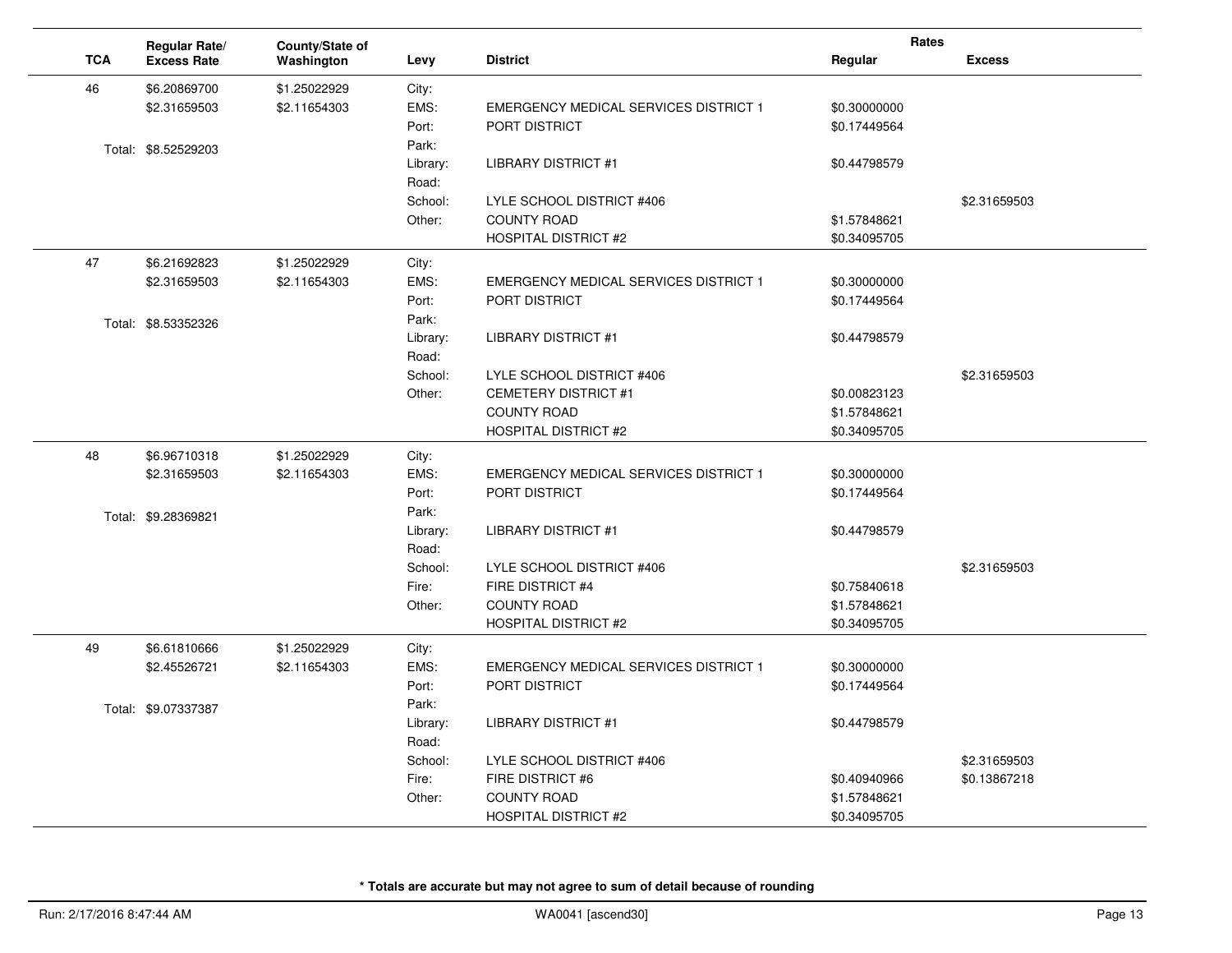|            | Regular Rate/       | County/State of |          |                                              | Rates        |               |
|------------|---------------------|-----------------|----------|----------------------------------------------|--------------|---------------|
| <b>TCA</b> | <b>Excess Rate</b>  | Washington      | Levy     | <b>District</b>                              | Regular      | <b>Excess</b> |
| 5          | \$6.25276271        | \$1.25022929    | City:    |                                              |              |               |
|            | \$0.41952830        | \$2.11654303    | EMS:     | <b>EMERGENCY MEDICAL SERVICES DISTRICT 1</b> | \$0.30000000 |               |
|            |                     |                 | Port:    |                                              |              |               |
|            | Total: \$6.67229101 |                 | Park:    |                                              |              |               |
|            |                     |                 | Library: | <b>LIBRARY DISTRICT #1</b>                   | \$0.44798579 |               |
|            |                     |                 | Road:    |                                              |              |               |
|            |                     |                 | Other:   | <b>COUNTY ROAD</b>                           | \$1.57848621 |               |
|            |                     |                 |          | <b>HOSPITAL DISTRICT #1</b>                  | \$0.55951839 | \$0.41952830  |
| 50         | \$7.05626171        | \$1.25022929    | City:    |                                              |              |               |
|            | \$2.31659503        | \$2.11654303    | EMS:     | <b>EMERGENCY MEDICAL SERVICES DISTRICT 1</b> | \$0.30000000 |               |
|            |                     |                 | Port:    | <b>PORT DISTRICT</b>                         | \$0.17449564 |               |
|            | Total: \$9.37285674 |                 | Park:    |                                              |              |               |
|            |                     |                 | Library: | <b>LIBRARY DISTRICT #1</b>                   | \$0.44798579 |               |
|            |                     |                 | Road:    |                                              |              |               |
|            |                     |                 | School:  | LYLE SCHOOL DISTRICT #406                    |              | \$2.31659503  |
|            |                     |                 | Fire:    | FIRE DISTRICT #12                            | \$0.84756471 |               |
|            |                     |                 | Other:   | <b>COUNTY ROAD</b>                           | \$1.57848621 |               |
|            |                     |                 |          | <b>HOSPITAL DISTRICT #2</b>                  | \$0.34095705 |               |
| 51         | \$6.88043780        | \$1.25022929    | City:    |                                              |              |               |
|            | \$2.31659503        | \$2.11654303    | EMS:     | <b>EMERGENCY MEDICAL SERVICES DISTRICT 1</b> | \$0.30000000 |               |
|            |                     |                 | Port:    | PORT DISTRICT                                | \$0.17449564 |               |
|            | Total: \$9.19703283 |                 | Park:    |                                              |              |               |
|            |                     |                 | Library: | <b>LIBRARY DISTRICT #1</b>                   | \$0.44798579 |               |
|            |                     |                 | Road:    |                                              |              |               |
|            |                     |                 | School:  | LYLE SCHOOL DISTRICT #406                    |              | \$2.31659503  |
|            |                     |                 | Fire:    | FIRE DISTRICT #13                            | \$0.67174079 |               |
|            |                     |                 | Other:   | <b>COUNTY ROAD</b>                           | \$1.57848621 |               |
|            |                     |                 |          | <b>HOSPITAL DISTRICT #2</b>                  | \$0.34095705 |               |
| 52         | \$6.89114561        | \$1.25022929    | City:    |                                              |              |               |
|            | \$2.31659503        | \$2.11654303    | EMS:     | <b>EMERGENCY MEDICAL SERVICES DISTRICT 1</b> | \$0.30000000 |               |
|            |                     |                 | Port:    | PORT DISTRICT                                | \$0.17449564 |               |
|            | Total: \$9.20774064 |                 | Park:    |                                              |              |               |
|            |                     |                 | Library: | <b>LIBRARY DISTRICT #1</b>                   | \$0.44798579 |               |
|            |                     |                 | Road:    |                                              |              |               |
|            |                     |                 | School:  | LYLE SCHOOL DISTRICT #406                    |              | \$2.31659503  |
|            |                     |                 | Fire:    | FIRE DISTRICT #14                            | \$0.68244860 |               |
|            |                     |                 | Other:   | <b>COUNTY ROAD</b>                           | \$1.57848621 |               |
|            |                     |                 |          | <b>HOSPITAL DISTRICT #2</b>                  | \$0.34095705 |               |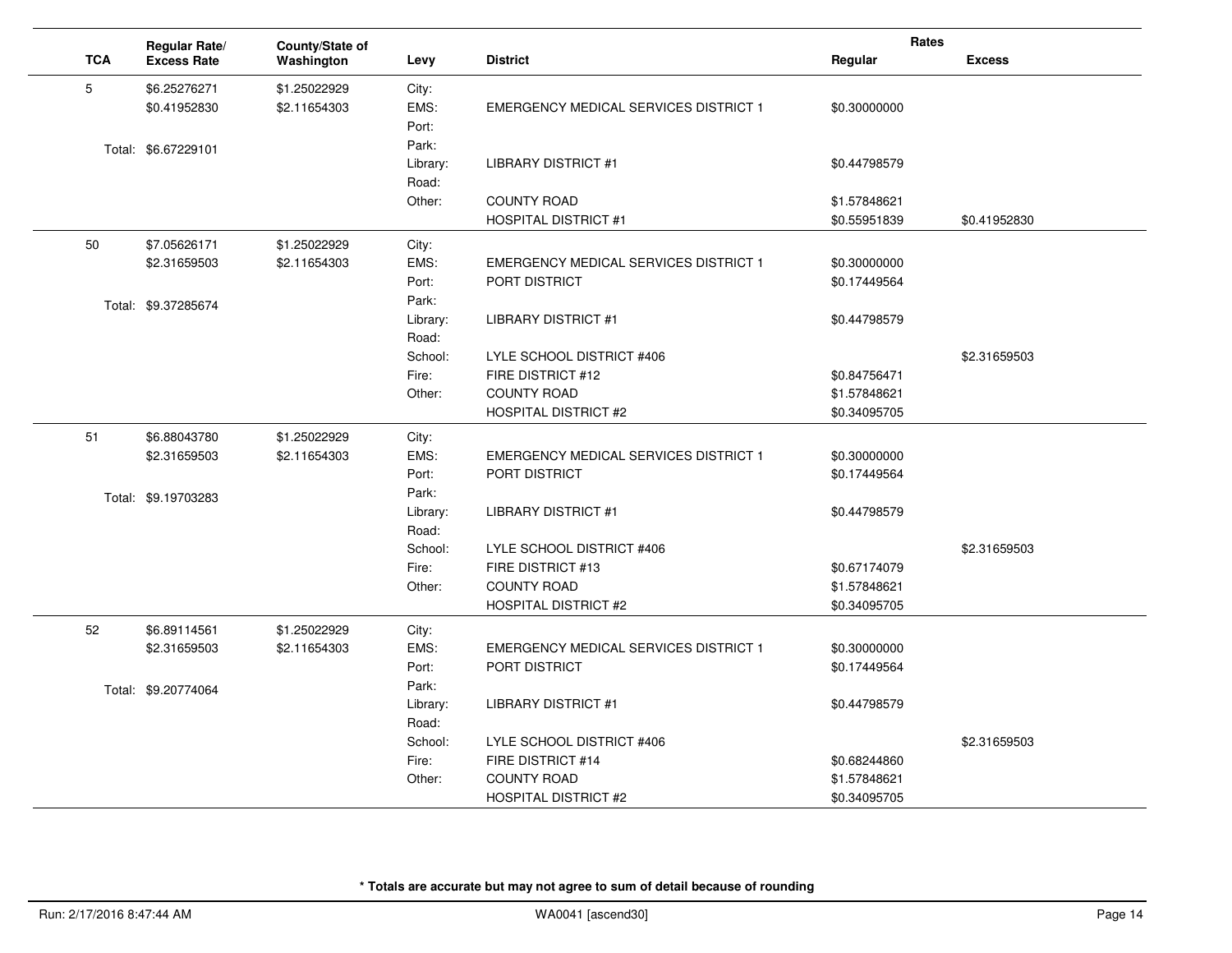|                | Regular Rate/       | County/State of |          |                                              | Rates        |               |
|----------------|---------------------|-----------------|----------|----------------------------------------------|--------------|---------------|
| <b>TCA</b>     | <b>Excess Rate</b>  | Washington      | Levy     | <b>District</b>                              | Regular      | <b>Excess</b> |
| 53             | \$7.10970696        | \$1.25022929    | City:    |                                              |              |               |
|                | \$2.73612333        | \$2.11654303    | EMS:     | <b>EMERGENCY MEDICAL SERVICES DISTRICT 1</b> | \$0.30000000 |               |
|                |                     |                 | Port:    | <b>PORT DISTRICT</b>                         | \$0.17449564 |               |
|                | Total: \$9.84583028 |                 | Park:    |                                              |              |               |
|                |                     |                 | Library: | LIBRARY DISTRICT #1                          | \$0.44798579 |               |
|                |                     |                 | Road:    |                                              |              |               |
|                |                     |                 | School:  | LYLE SCHOOL DISTRICT #406                    |              | \$2.31659503  |
|                |                     |                 | Fire:    | FIRE DISTRICT #14                            | \$0.68244860 |               |
|                |                     |                 | Other:   | <b>COUNTY ROAD</b>                           | \$1.57848621 |               |
|                |                     |                 |          | <b>HOSPITAL DISTRICT #1</b>                  | \$0.55951839 | \$0.41952830  |
| 6              | \$6.94662006        | \$1.25022929    | City:    |                                              |              |               |
|                | \$0.41952830        | \$2.11654303    | EMS:     | EMERGENCY MEDICAL SERVICES DISTRICT 1        | \$0.30000000 |               |
|                |                     |                 | Port:    |                                              |              |               |
|                | Total: \$7.36614835 |                 | Park:    |                                              |              |               |
|                |                     |                 | Library: | <b>LIBRARY DISTRICT #1</b>                   | \$0.44798579 |               |
|                |                     |                 | Road:    |                                              |              |               |
|                |                     |                 | Fire:    | FIRE DISTRICT #5                             | \$0.69385734 |               |
|                |                     |                 | Other:   | <b>COUNTY ROAD</b>                           | \$1.57848621 |               |
|                |                     |                 |          | <b>HOSPITAL DISTRICT #1</b>                  | \$0.55951839 | \$0.41952830  |
| $\overline{7}$ | \$7.17729996        | \$1.25022929    | City:    |                                              |              |               |
|                | \$0.41952830        | \$2.11654303    | EMS:     | <b>EMERGENCY MEDICAL SERVICES DISTRICT 1</b> | \$0.30000000 |               |
|                |                     |                 | Port:    |                                              |              |               |
|                | Total: \$7.59682826 |                 | Park:    |                                              |              |               |
|                |                     |                 | Library: | <b>LIBRARY DISTRICT #1</b>                   | \$0.44798579 |               |
|                |                     |                 | Road:    |                                              |              |               |
|                |                     |                 | Fire:    | FIRE DISTRICT #11                            | \$0.92453725 |               |
|                |                     |                 | Other:   | <b>COUNTY ROAD</b>                           | \$1.57848621 |               |
|                |                     |                 |          | <b>HOSPITAL DISTRICT #1</b>                  | \$0.55951839 | \$0.41952830  |
| 8              | \$6.61810666        | \$1.25022929    | City:    |                                              |              |               |
|                | \$0.13867218        | \$2.11654303    | EMS:     | EMERGENCY MEDICAL SERVICES DISTRICT 1        | \$0.30000000 |               |
|                |                     |                 | Port:    | PORT DISTRICT                                | \$0.17449564 |               |
|                | Total: \$6.75677885 |                 | Park:    |                                              |              |               |
|                |                     |                 | Library: | <b>LIBRARY DISTRICT #1</b>                   | \$0.44798579 |               |
|                |                     |                 | Road:    |                                              |              |               |
|                |                     |                 | Fire:    | FIRE DISTRICT #6                             | \$0.40940966 | \$0.13867218  |
|                |                     |                 | Other:   | <b>COUNTY ROAD</b>                           | \$1.57848621 |               |
|                |                     |                 |          | <b>HOSPITAL DISTRICT #2</b>                  | \$0.34095705 |               |